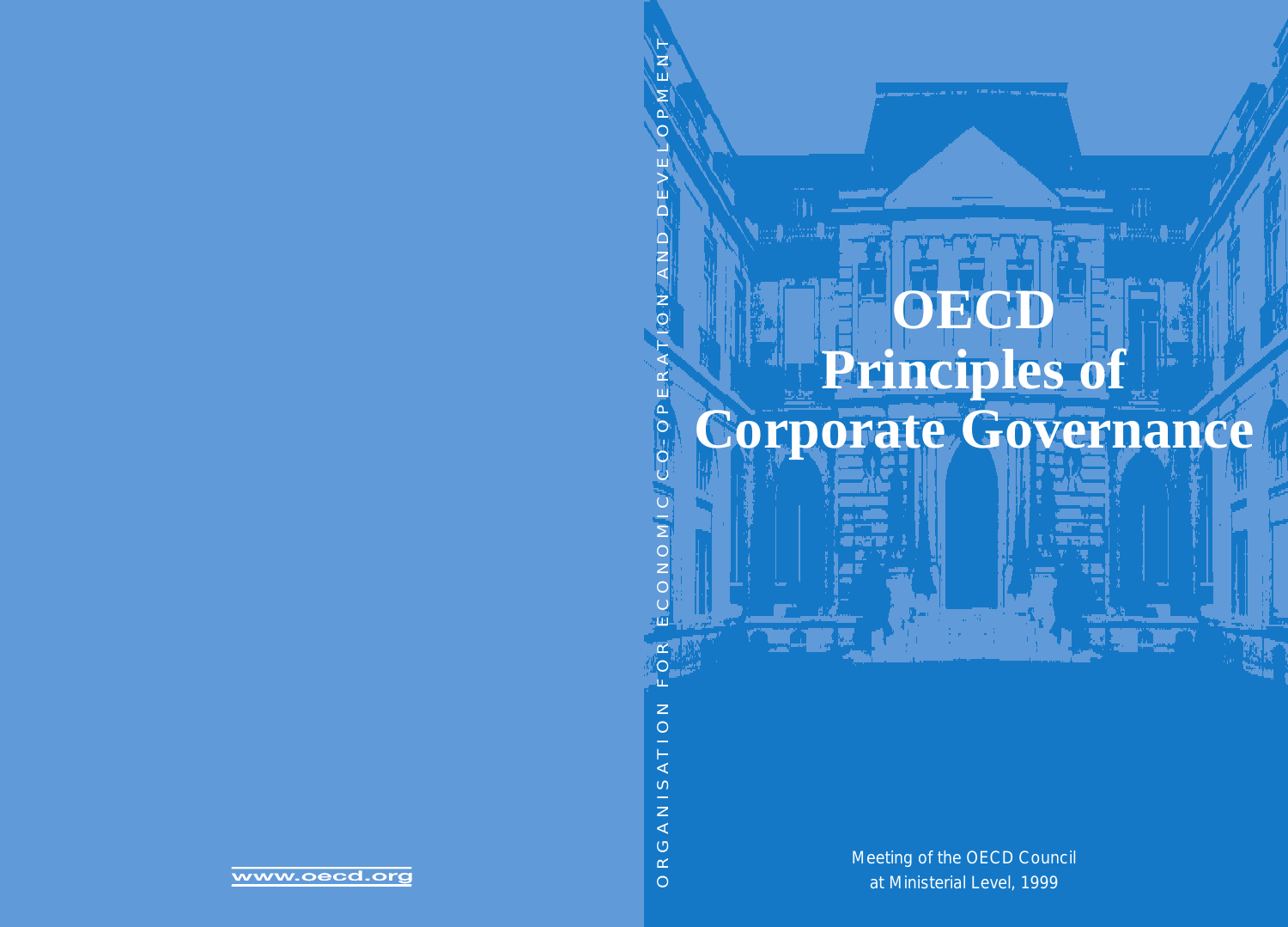# **OECD** Principles of Corporate Governance

ORGANISATION FOR ECONOMIC CO-OPERATION AND DEVELOPMENT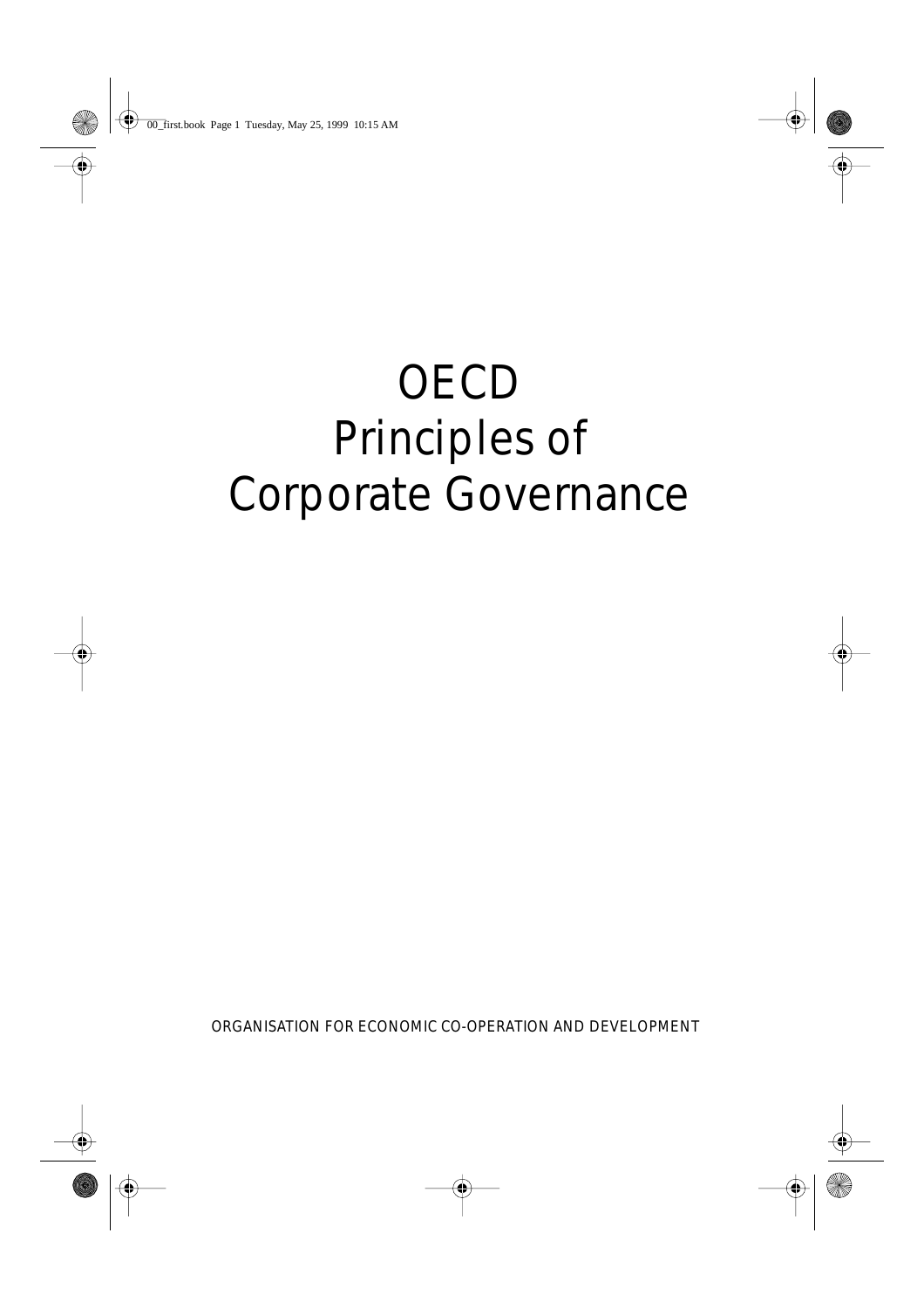### **ORGANISATION FOR ECONOMIC CO-OPERATION AND DEVELOPMENT**

Pursuant to Article 1 of the Convention signed in Paris on 14th December 1960, and which came into force on 30th September 1961, the Organisation for Economic Co-operation and Development (OECD) shall promote policies designed:

- **–** to achieve the highest sustainable economic growth and employment and a rising standard of living in Member countries, while maintaining financial stability, and thus to contribute to the development of the world economy;
- **–** to contribute to sound economic expansion in Member as well as nonmember countries in the process of economic development; and
- **–** to contribute to the expansion of world trade on a multilateral, nondiscriminatory basis in accordance with international obligations.

 The original Member countries of the OECD are Austria, Belgium, Canada, Denmark, France, Germany, Greece, Iceland, Ireland, Italy, Luxembourg, the Netherlands, Norway, Portugal, Spain, Sweden, Switzerland, Turkey, the United Kingdom and the United States. The following countries became Members subsequently through accession at the dates indicated hereafter: Japan (28th April 1964), Finland (28th January 1969), Australia (7th June 1971), New Zealand (29th May 1973), Mexico (18th May 1994), the Czech Republic (21st December 1995), Hungary (7th May 1996), Poland (22nd November 1996) and Korea (12th December 1996). The Commission of the European Communities takes part in the work of the OECD (Article 13 of the OECD Convention).

> Publié en français sous le titre : PRINCIPES DE L'OCDE RELATIFS AU GOUVERNEMENT D'ENTREPRISE

#### © OECD 1999

Permission to reproduce a portion of this work for non-commercial purposes or classroom use should be obtained through the Centre français d'exploitation du droit de copie (CFC), 20, rue des Grands-Augustins, 75006 Paris, France, Tel. (33-1) 44 07 47 70, Fax (33-1) 46 34 67 19, for every country except the United States. In the United States permission should be obtained through the Copyright Clearance Center, Customer Service, (508)750-8400, 222 Rosewood Drive, Danvers, MA 01923 USA, or CCC Online: http://www.copyright.com/. All other applications for permission to reproduce or translate all or part of this book should be made to OECD Publications, 2, rue André-Pascal, 75775 Paris Cedex 16, France.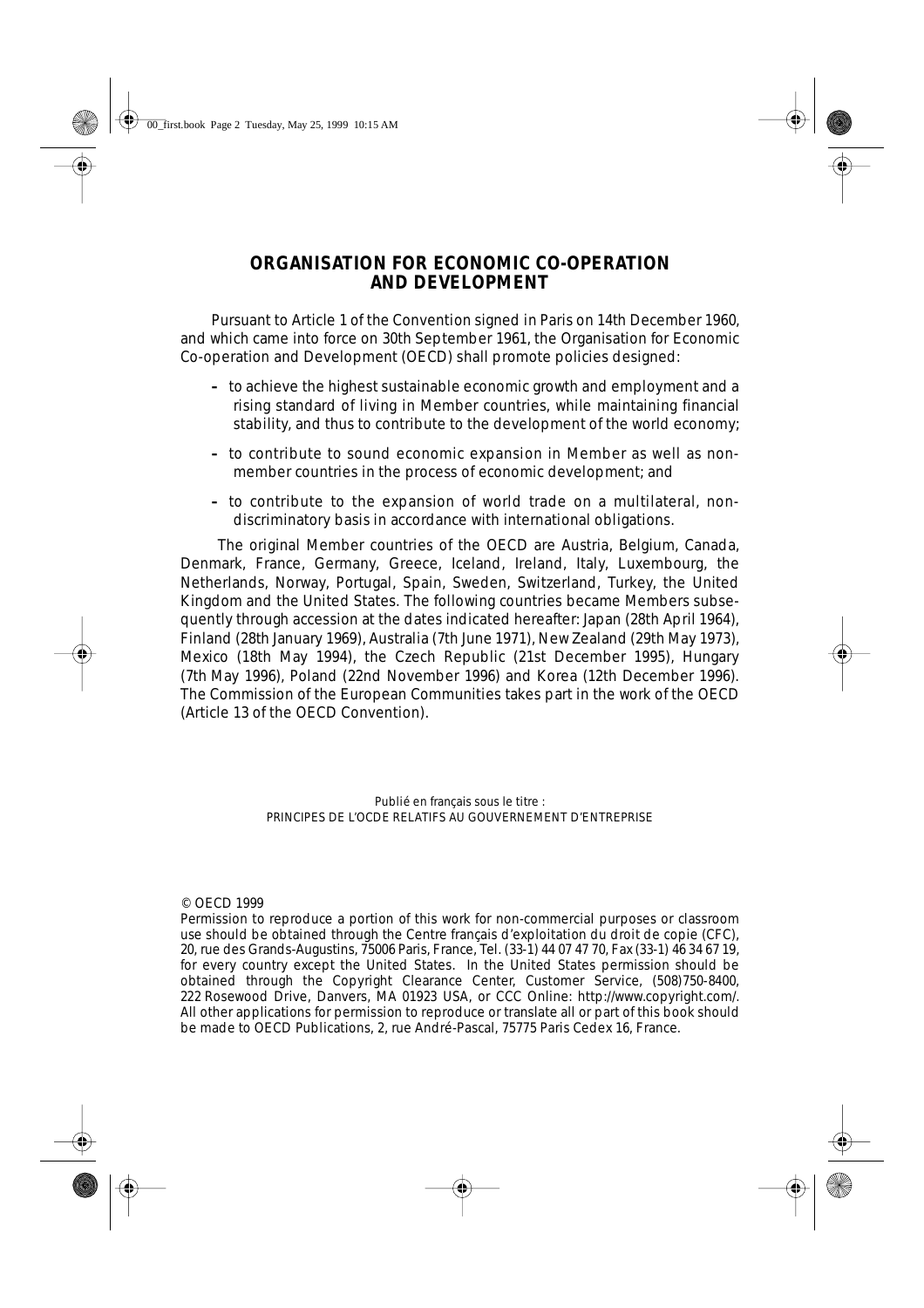# **OECD PRINCIPLES OF CORPORATE GOVERNANCE**

The OECD Council, meeting at Ministerial level on 27-28 April 1998, called upon the OECD to develop, in conjunction with national governments, other relevant international organisations and the private sector, a set of corporate governance standards and guidelines. In order to fulfil this objective, the OECD established the Ad-Hoc Task Force on Corporate Governance to develop nonbinding principles that embody the views of Member countries on this issue.

The Principles contained in this document build upon experiences from national initiatives in Member countries and previous work carried out within the OECD, including that of the OECD Business Sector Advisory Group on Corporate Governance. During their preparation, a number of OECD committees also were involved: the Committee on Financial Markets, the Committee on International Investment and Multinational Enterprises, the Industry Committee, and the Environment Policy Committee. They also benefited from broad exposure to input from non-OECD countries, the World Bank, the International Monetary Fund, the business sector, investors, trade unions, and other interested parties.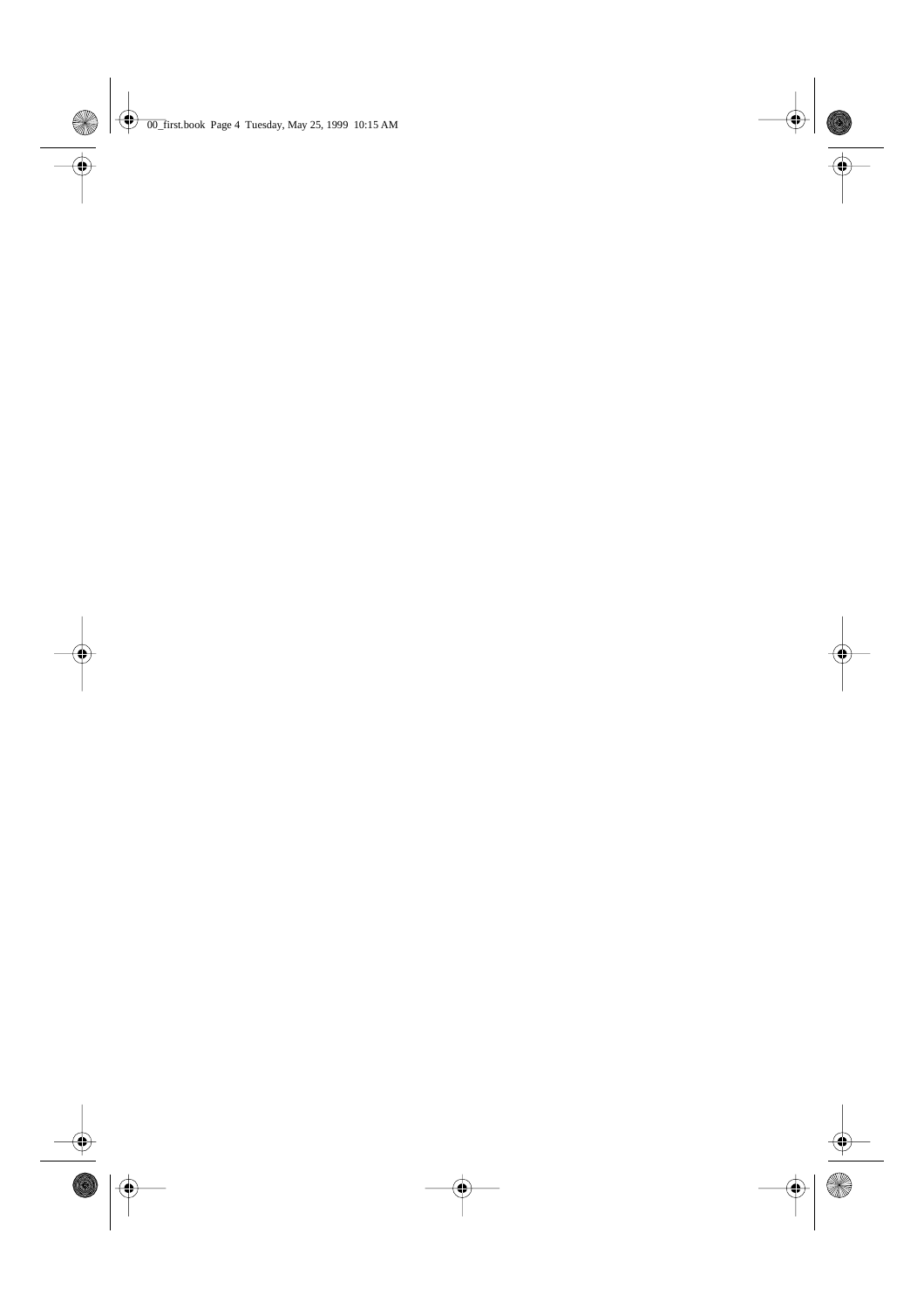## **PREFACE**

Over the past decade, the world has witnessed a significant transformation in the role of the private sector in economic development and job creation. As more and more countries have adopted market-based approaches to economic policy, awareness of the importance of private corporations for the welfare of individuals has increased.

Corporations create jobs, generate tax income, produce a wide array of goods and services at reasonable prices, and increasingly manage our savings and secure our retirement income. Amid growing reliance world wide on the private sector, the issue of corporate governance has similarly risen in prominence.

This has been true for a number of years within OECD countries, where a great deal of work has taken place to improve corporate governance regimes. The recent financial crises in Asia and elsewhere also have made amply clear to other countries around the world why the issues of transparency and accountability in corporate governance are so important to investor confidence and to overall national economic performance. Corporate governance relates to the internal means by which corporations are operated and controlled. While governments play a central role in shaping the legal, institutional and regulatory climate within which individual corporate governance systems are developed, the main responsibility lies with the private sector.

A good corporate governance regime helps to assure that corporations use their capital efficiently. Good corporate governance helps, too, to ensure that corporations take into account the interests of a wide range of constituencies, as well as of the communities within which they operate, and that their boards are accountable to the company and the shareholders. This, in turn, helps to assure that corporations operate for the benefit of society as a whole. It helps to maintain the confidence of investors – both foreign and domestic – and to attract more patient, long-term capital.

In response to growing awareness of the importance of good corporate governance, the OECD was asked by Ministers in 1998 to develop a set of standards and guidelines for presentation to Ministers by May 1999.1 These Principles respond to that mandate.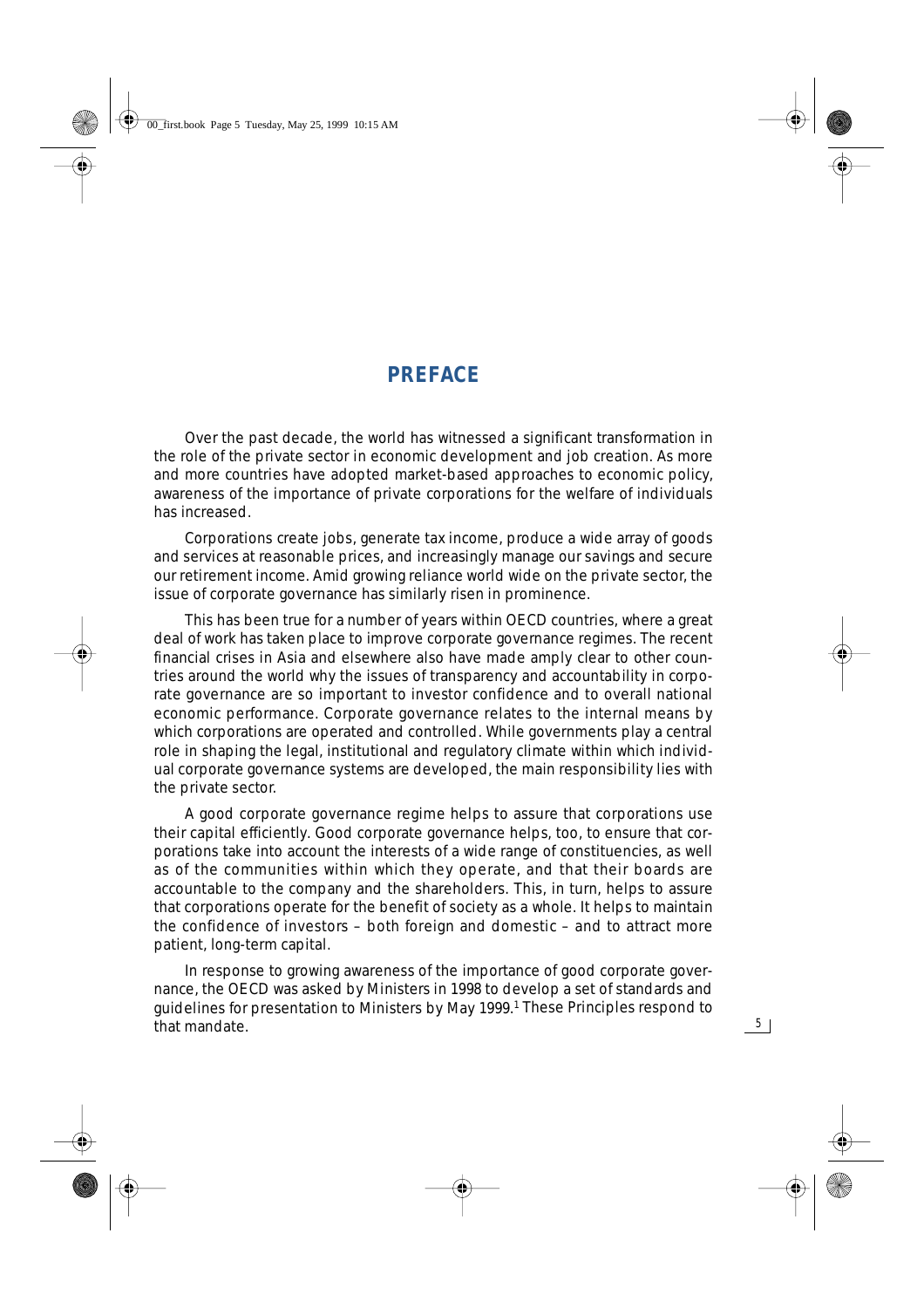*6*

The OECD Principles represent the first initiative by an inter-governmental organisation to develop the core elements of a good corporate governance regime. As such, the Principles can be used as a benchmark by governments as they evaluate and improve their laws and regulations. They also can be used by private sector parties that have a role in developing corporate governance systems and best practices.

As the Preamble to this document makes clear, there is no single model of good corporate governance. Different legal systems, institutional frameworks and traditions mean that a range of different approaches have developed around the world. Common to all good corporate governance regimes, however, is a high degree of priority placed on the interests of shareholders, who place their trust in corporations to use their investment funds wisely and effectively.

In addition, the best-run corporations recognise that business ethics and corporate awareness of the environmental and societal interest of the communities in which they operate can have an impact on the reputation and long-term performance of corporations. Competitiveness and ultimate success are the result of teamwork, involving contributions from employees and other resource providers. Reflecting such considerations, the Principles recognise the role of these stakeholders and encourage active co-operation with them in creating wealth, jobs and financially sound corporations.

Although the Principles are non-binding, it ultimately is a matter of self-interest for countries and corporations to assess their own corporate governance regimes and to take these Principles to heart. In an increasingly integrated world characterised by highly mobile capital, investors' expectations for more responsive corporate governance practices are something that governments and companies cannot afford to ignore. This is not simply an issue relevant to foreign investors. Strengthening the confidence of domestic investors in a country's own corporations and stock markets matters greatly to the long-term competitiveness of corporations and to the overall health and vitality of national economies.

Because good corporate governance is a shared responsibility, the OECD welcomes and encourages the widespread use of the Principles by governments, private associations, companies, investors and other parties committed to improving corporate governance practices. The OECD looks forward to co-operating with countries within and beyond OECD Membership, with international organisations such as the World Bank and the IMF, and with regional organisations and private sector bodies in the collective effort to strengthen the fabric of corporate governance around the world.

The OECD Principles of Corporate Governance form part of a broader international effort to promote increased transparency, integrity and the rule of law. Other OECD initiatives that have contributed to this effort include the Convention on Combating Bribery in International Business Transactions, the Guidelines for Multinational Enterprises, instruments aimed at disciplining harmful tax competition and hard core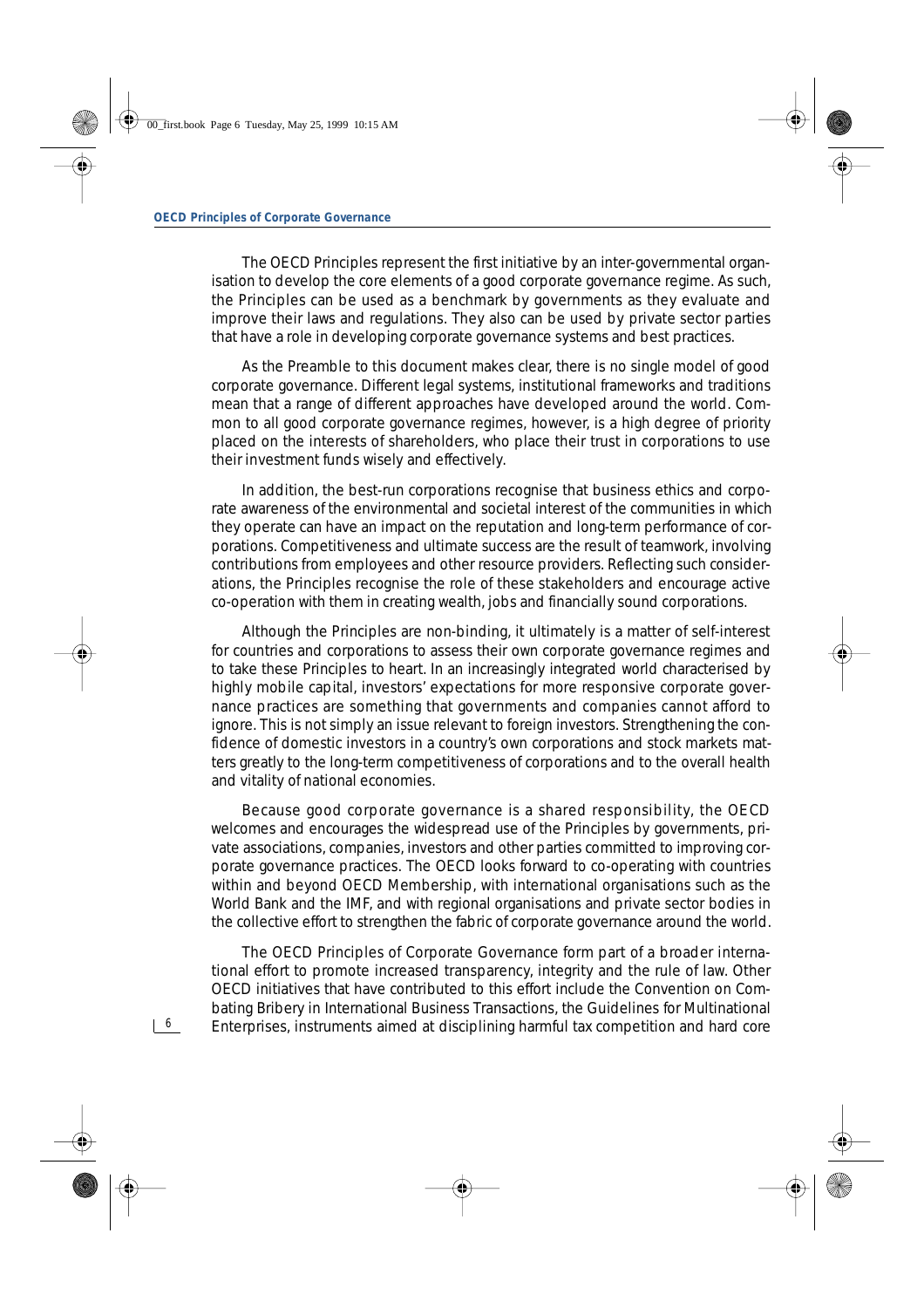cartels, the Recommendations on Improving Ethical Conduct in Public Services, and the work on the Financial Action Task Force on Money Laundering, to name just a few.

While the OECD Principles of Corporate Governance represent an important first step in developing a common international understanding of the elements of good corporate governance regimes, they are just that – a first step. Corporate governance practices are evolutionary in nature, with improvements building upon other improvements and best practices as they are developed. These Principles also must be evolutionary. It is the intention of the OECD to continue its analysis of issues relevant to corporate governance, to stay abreast of developments around the world, and to review and possibly revise these Principles in light of changing circumstances.

We extend our sincere appreciation to members of the Ad-Hoc Task Force, whose dedication and expertise made it possible to develop these Principles in a remarkably short period of time.<sup>2</sup> The co-operative and constructive manner in which all participants approached this effort made it possible to bring it to a successful conclusion. We also thank all those organisations and individuals who participated in our consultations or submitted comments as well as the many OECD delegates to four committees which were involved: the Committee on Financial Markets, the Committee on International Investment and Multinational Enterprises, the Industry Committee, and the Environment Policy Committee. Your input contributed greatly to the success of the effort and to making these OECD Principles of Corporate Governance a relevant and living document.

The Principles also benefited greatly from input by representatives of non-OECD countries on several continents, as well as from a wide array of private sector representatives and other interested parties. Finally, successive drafts of the Principles were posted on the OECD's website, making it possible for a broader segment of the public to comment.

The Principles build upon experiences in OECD Member countries and previous work conducted within the OECD. In this regard, the 1998 Report to the OECD by the Business Sector Advisory Group on Corporate Governance played an important role. A copy of these Principles and related material can be found on the OECD's website at: http://www.oecd.org/daf/corporate/principles/htm.

*Donald J. Johnston Joana R. Shelton*

bee percept

Secretary-General Deputy Secretary-General Chairman, OECD Ad-Hoc Task Force on Corporate Governance

Jours & Shelton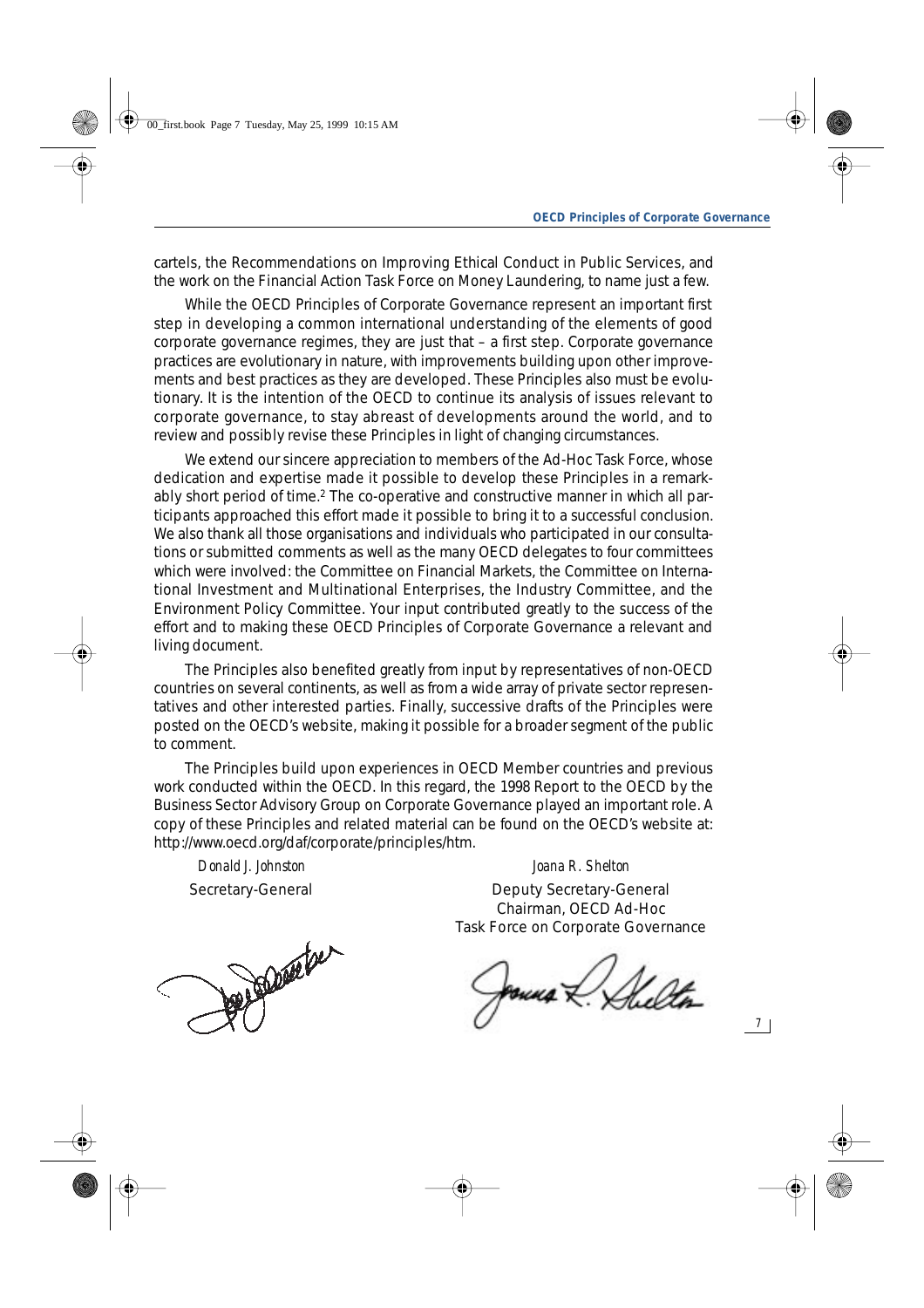## **Notes**

- 1. To fulfil the Ministerial mandate, the OECD established an Ad-Hoc Task Force, comprised of all Member governments; the European Commission; four international organisations (the World Bank, International Monetary Fund, Basle Committee on Banking Supervision, and the International Organisation of Securities Commissions); the OECD's Business and Industry Advisory Committee (BIAC) and Trade Union Advisory Committee (TUAC); and representatives from selected other private sector organisations.
- 2. We would also like to thank the OECD Secretariat staff who devoted long hours to serve the Task Force with dedication and excellence: in the *Directorate for Financial, Fiscal and Enterprise Affairs*: William Witherell, Rainer Geiger, John Thompson, Mats Isaksson, Richard Frederick, Stilpon Nestor, Elisabeth Wilson-Smith; in the *Directorate for Science, Technology and Industry*: Maria Maher; and in the *General Secretariat*: Tony Rottier and Pierre Poret.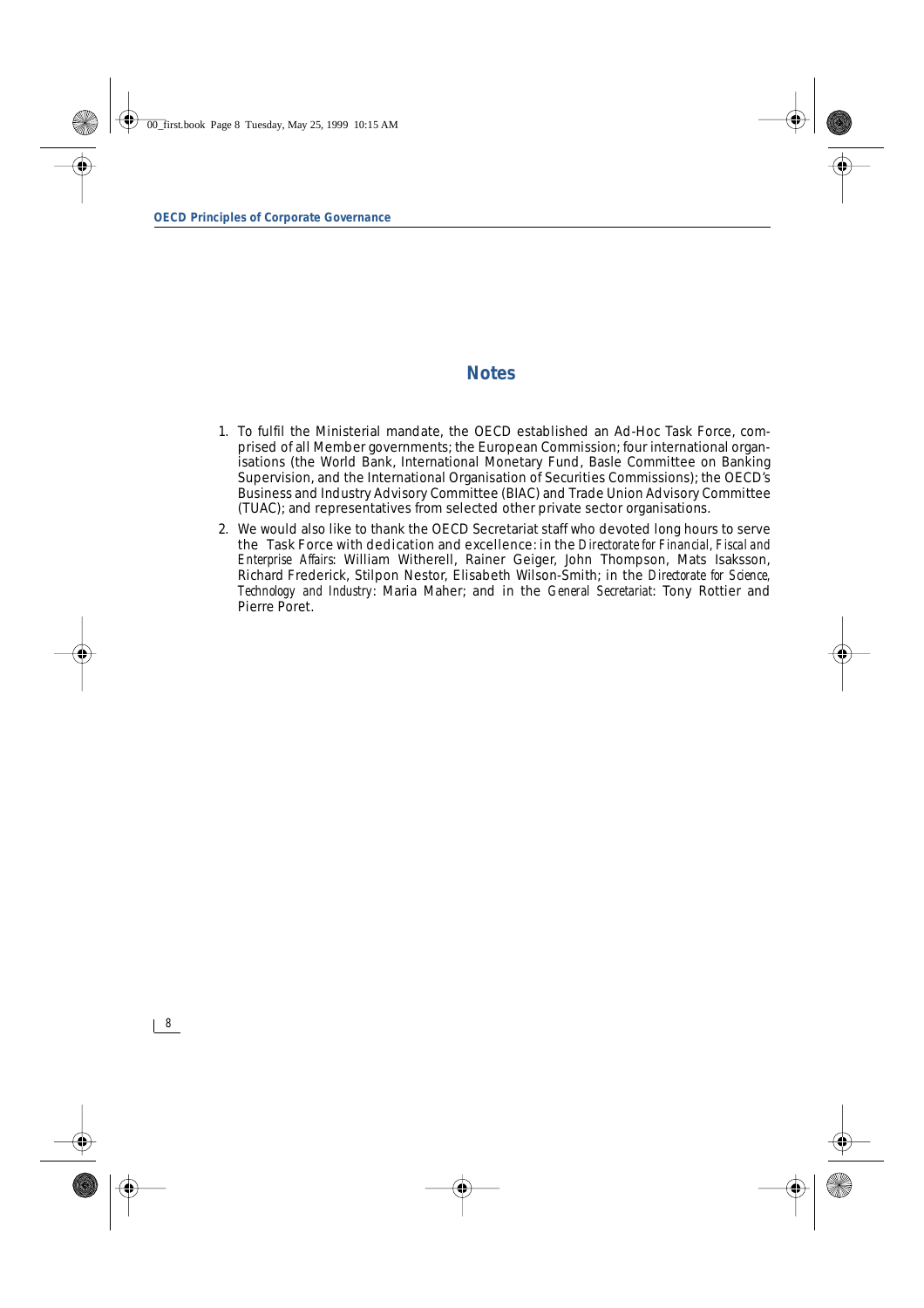## **PREAMBLE**

The Principles are intended to assist Member and non-member governments in their efforts to evaluate and improve the legal, institutional and regulatory framework for corporate governance in their countries, and to provide guidance and suggestions for stock exchanges, investors, corporations, and other parties that have a role in the process of developing good corporate governance. The Principles focus on publicly traded companies. However, to the extent they are deemed applicable, they might also be a useful tool to improve corporate governance in non-traded companies, for example, privately held and state-owned enterprises. The Principles represent a common basis that OECD Member countries consider essential for the development of good governance practice. They are intended to be concise, understandable and accessible to the international community. They are not intended to substitute for private sector initiatives to develop more detailed "best practice" in governance.

Increasingly, the OECD and its Member governments have recognised the synergy between macroeconomic and structural policies. One key element in improving economic efficiency is corporate governance, which involves a set of relationships between a company's management, its board, its shareholders and other stakeholders. Corporate governance also provides the structure through which the objectives of the company are set, and the means of attaining those objectives and monitoring performance are determined. Good corporate governance should provide proper incentives for the board and management to pursue objectives that are in the interests of the company and shareholders and should facilitate effective monitoring, thereby encouraging firms to use resources more efficiently.

Corporate governance is only part of the larger economic context in which firms operate, which includes, for example, macroeconomic policies and the degree of competition in product and factor markets. The corporate governance framework also depends on the legal, regulatory, and institutional environment. In addition, factors such as business ethics and corporate awareness of the environmental and societal interests of the communities in which it operates can also have an impact on the reputation and the long-term success of a company.

While a multiplicity of factors affect the governance and decision-making processes of firms, and are important to their long-term success, the Principles focus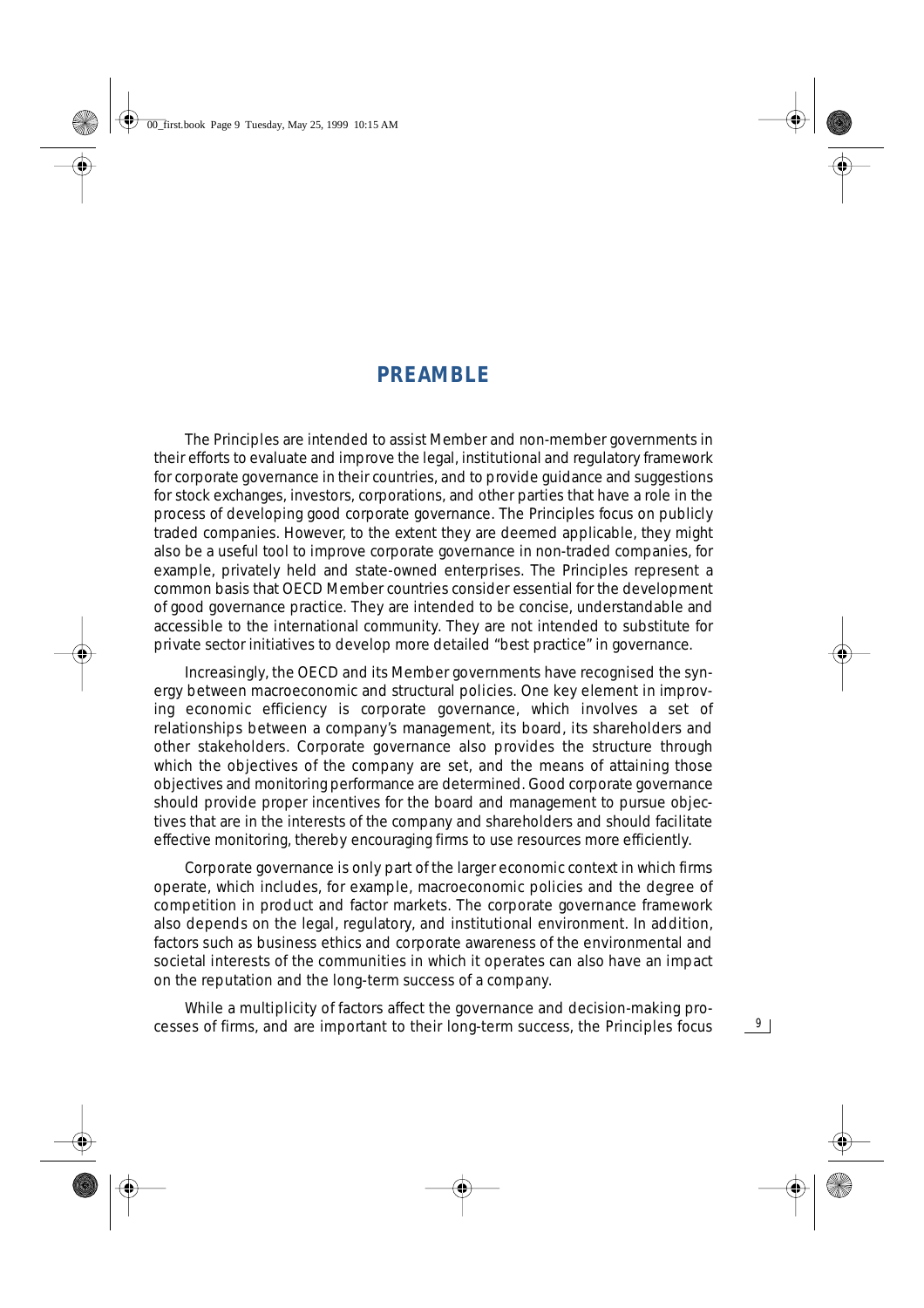*10*

on governance problems that result from the separation of ownership and control. Some of the other issues relevant to a company's decision-making processes, such as environmental or ethical concerns, are taken into account but are treated more explicitly in a number of other OECD instruments (including the Guidelines for Multinational Enterprises and the Convention and Recommendation on Bribery) and the instruments of other international organisations.

The degree to which corporations observe basic principles of good corporate governance is an increasingly important factor for investment decisions. Of particular relevance is the relation between corporate governance practices and the increasingly international character of investment. International flows of capital enable companies to access financing from a much larger pool of investors. If countries are to reap the full benefits of the global capital market, and if they are to attract long-term "patient" capital, corporate governance arrangements must be credible and well understood across borders. Even if corporations do not rely primarily on foreign sources of capital, adherence to good corporate governance practices will help improve the confidence of domestic investors, may reduce the cost of capital, and ultimately induce more stable sources of financing.

Corporate governance is affected by the relationships among participants in the governance system. Controlling shareholders, which may be individuals, family holdings, bloc alliances, or other corporations acting through a holding company or cross shareholdings, can significantly influence corporate behaviour. As owners of equity, institutional investors are increasingly demanding a voice in corporate governance in some markets. Individual shareholders usually do not seek to exercise governance rights but may be highly concerned about obtaining fair treatment from controlling shareholders and management. Creditors play an important role in some governance systems and have the potential to serve as external monitors over corporate performance. Employees and other stakeholders play an important role in contributing to the long-term success and performance of the corporation, while governments establish the overall institutional and legal framework for corporate governance. The role of each of these participants and their interactions vary widely among OECD countries and among non-members as well. These relationships are subject, in part, to law and regulation and, in part, to voluntary adaptation and market forces.

There is no single model of good corporate governance. At the same time, work carried out in Member countries and within the OECD has identified some common elements that underlie good corporate governance. The Principles build on these common elements and are formulated to embrace the different models that exist. For example, they do not advocate any particular board structure and the term "board" as used in this document is meant to embrace the different national models of board structures found in OECD countries. In the typical two tier system, found in some countries, "board" as used in the Principles refers to the "supervisory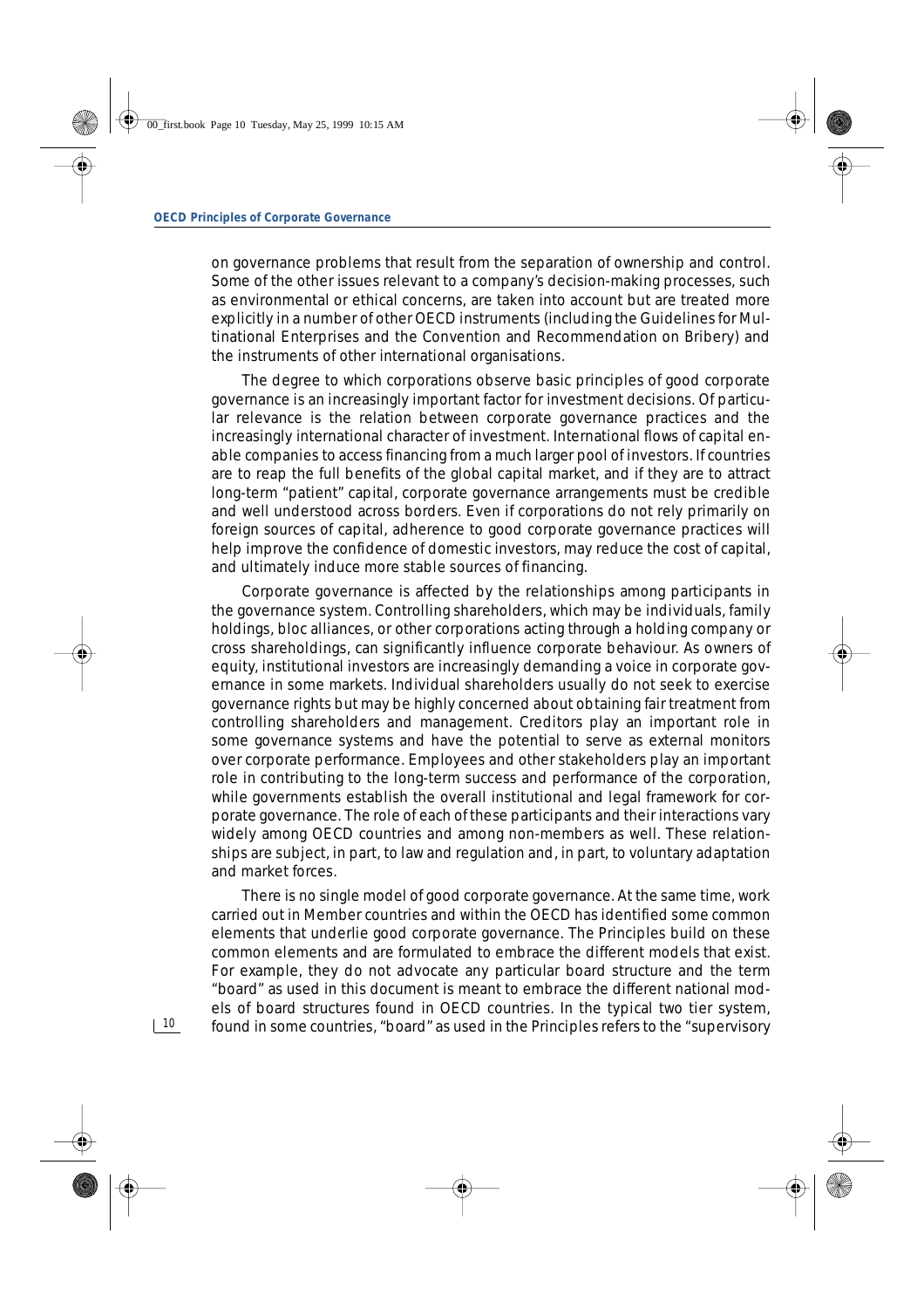board" while "key executives" refers to the "management board". In systems where the unitary board is overseen by an internal auditor's board, the term "board" includes both.

The Principles are non-binding and do not aim at detailed prescriptions for national legislation. Their purpose is to serve as a reference point. They can be used by policy makers, as they examine and develop their legal and regulatory frameworks for corporate governance that reflect their own economic, social, legal and cultural circumstances, and by market participants as they develop their own practices.

The Principles are evolutionary in nature and should be reviewed in light of significant changes in circumstances. To remain competitive in a changing world, corporations must innovate and adapt their corporate governance practices so that they can meet new demands and grasp new opportunities. Similarly, governments have an important responsibility for shaping an effective regulatory framework that provides for sufficient flexibility to allow markets to function effectively and to respond to expectations of shareholders and other stakeholders. It is up to governments and market participants to decide how to apply these Principles in developing their own frameworks for corporate governance, taking into account the costs and benefits of regulation.

The following document is divided into two parts. The Principles presented in the first part of the document cover five areas: I) The rights of shareholders; II) The equitable treatment of shareholders; III) The role of stakeholders; IV) Disclosure and transparency; and V) The responsibilities of the board. Each of the sections is headed by a single Principle that appears in bold italics and is followed by a number of supporting recommendations. In the second part of the document, the Principles (which appear in bold) are supplemented by annotations that contain commentary on the Principles and are intended to help readers understand their rationale. The annotations may also contain descriptions of dominant trends and offer alternatives and examples that may be useful in making the Principles operational.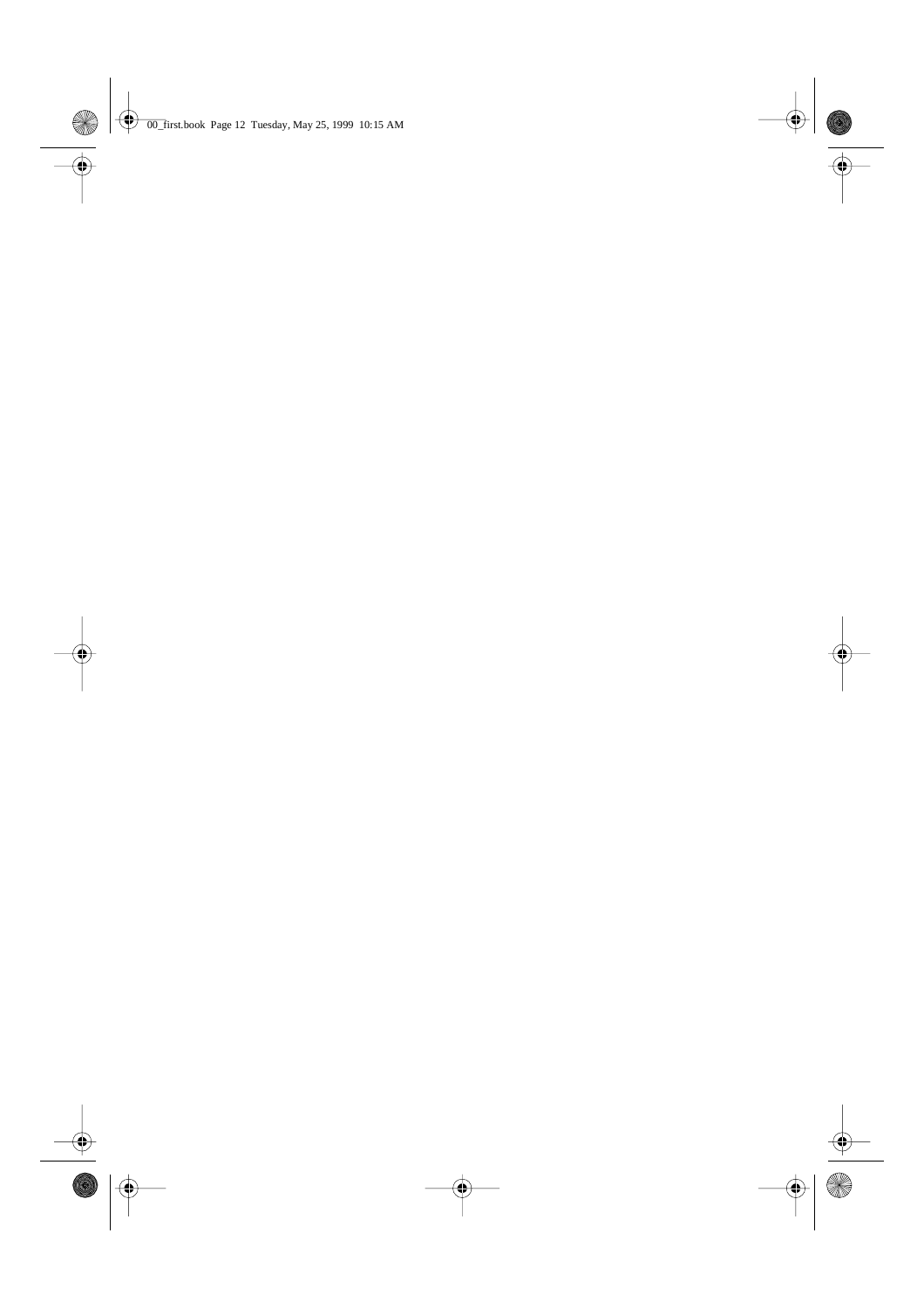*Part One*

**OECD PRINCIPLES OF CORPORATE GOVERNANCE**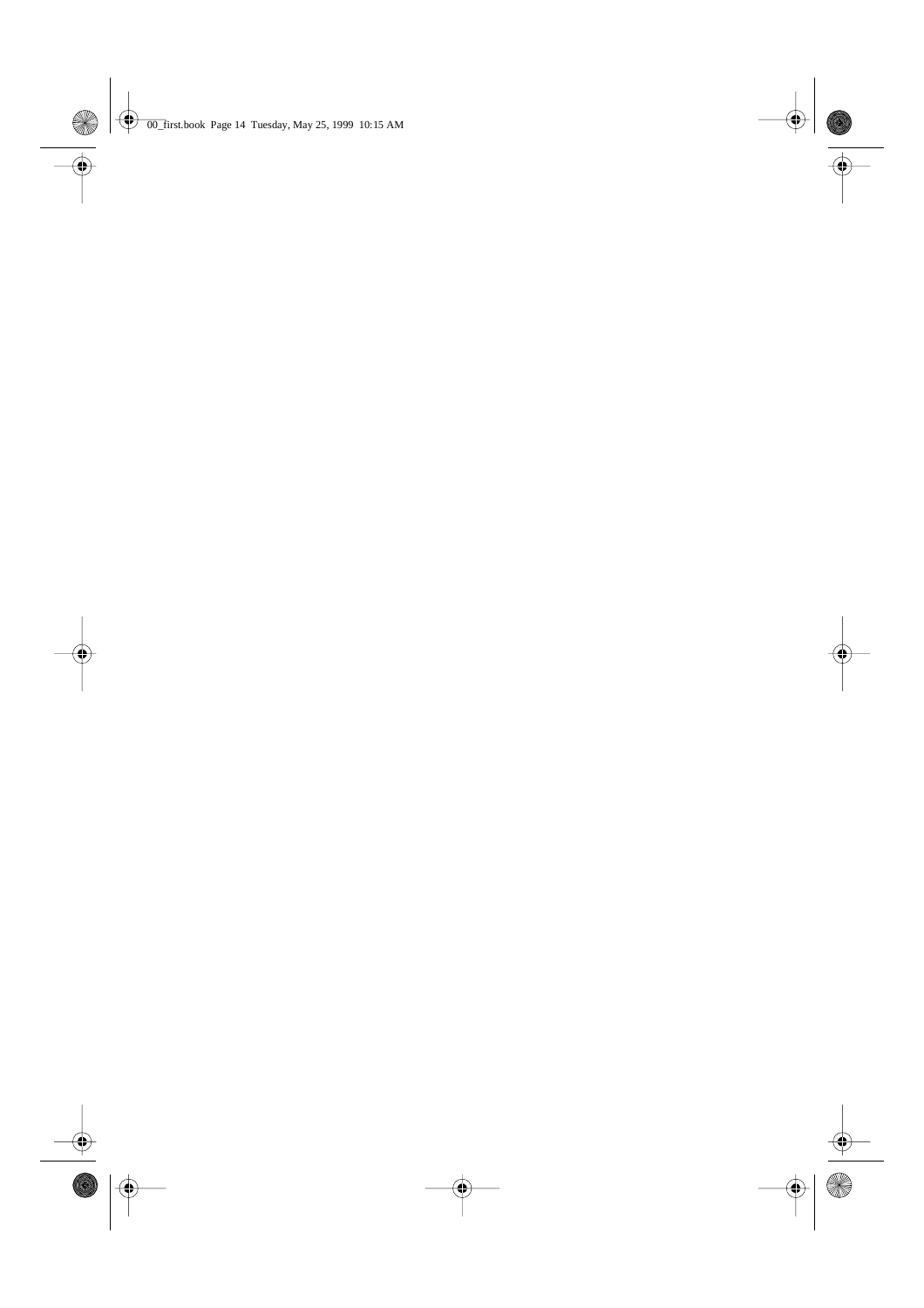# **I. THE RIGHTS OF SHAREHOLDERS**

## *The corporate governance framework should protect shareholders' rights.*

- **A.** Basic shareholder rights include the right to: 1) secure methods of ownership registration; 2) convey or transfer shares; 3) obtain relevant information on the corporation on a timely and regular basis; 4) participate and vote in general shareholder meetings; 5) elect members of the board; and 6) share in the profits of the corporation.
- **B.** Shareholders have the right to participate in, and to be sufficiently informed on, decisions concerning fundamental corporate changes such as: 1) amendments to the statutes, or articles of incorporation or similar governing documents of the company; 2) the authorisation of additional shares; and 3) extraordinary transactions that in effect result in the sale of the company.
- **C.** Shareholders should have the opportunity to participate effectively and vote in general shareholder meetings and should be informed of the rules, including voting procedures, that govern general shareholder meetings:
	- 1. Shareholders should be furnished with sufficient and timely information concerning the date, location and agenda of general meetings, as well as full and timely information regarding the issues to be decided at the meeting.
	- 2. Opportunity should be provided for shareholders to ask questions of the board and to place items on the agenda at general meetings, subject to reasonable limitations.
	- 3. Shareholders should be able to vote in person or in absentia, and equal effect should be given to votes whether cast in person or in absentia.
- **D.** Capital structures and arrangements that enable certain shareholders to obtain a degree of control disproportionate to their equity ownership should be disclosed.
- **E.** Markets for corporate control should be allowed to function in an efficient and transparent manner.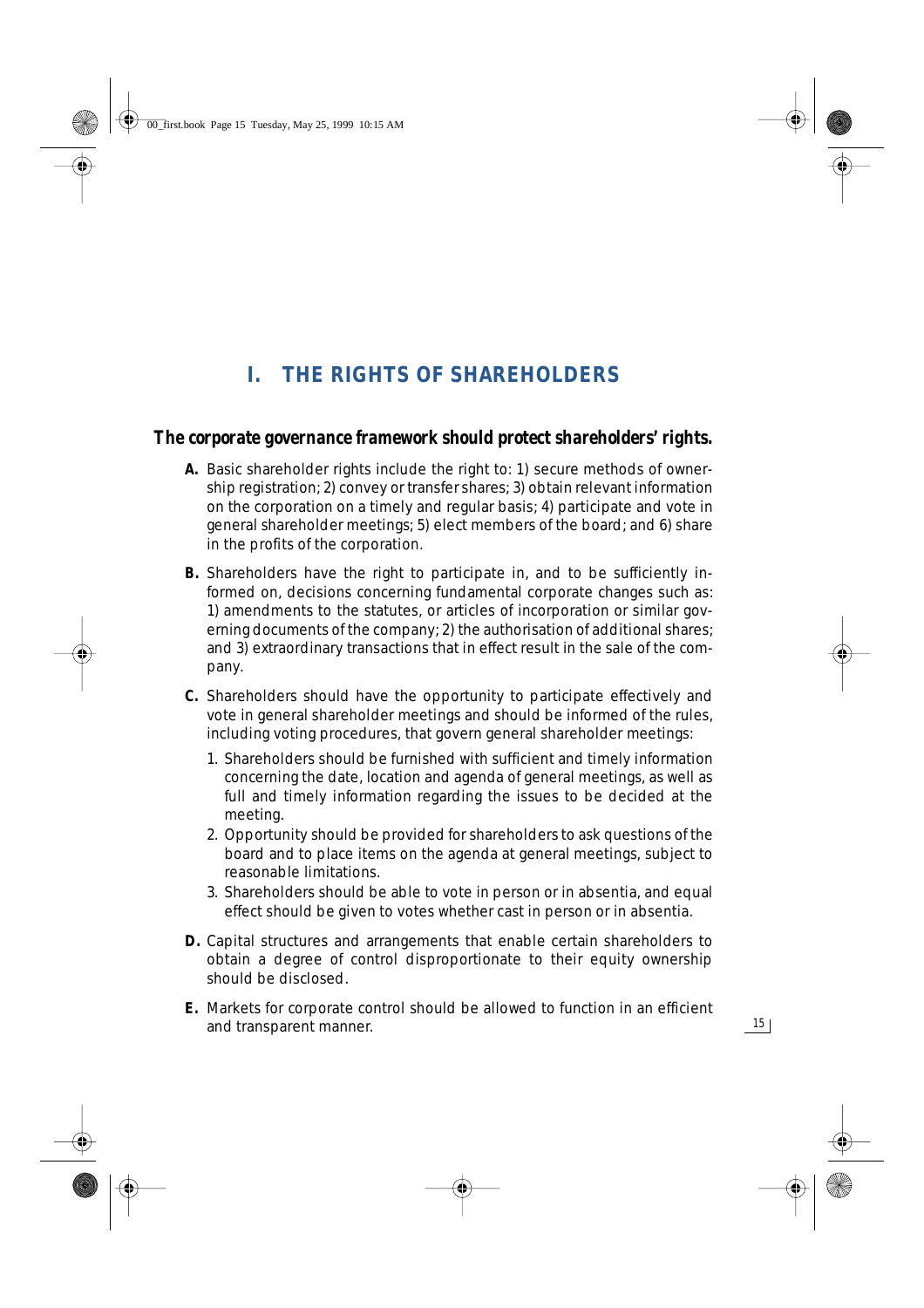- 1. The rules and procedures governing the acquisition of corporate control in the capital markets, and extraordinary transactions such as mergers, and sales of substantial portions of corporate assets, should be clearly articulated and disclosed so that investors understand their rights and recourse. Transactions should occur at transparent prices and under fair conditions that protect the rights of all shareholders according to their class.
- 2. Anti-take-over devices should not be used to shield management from accountability.
- **F.** Shareholders, including institutional investors, should consider the costs and benefits of exercising their voting rights.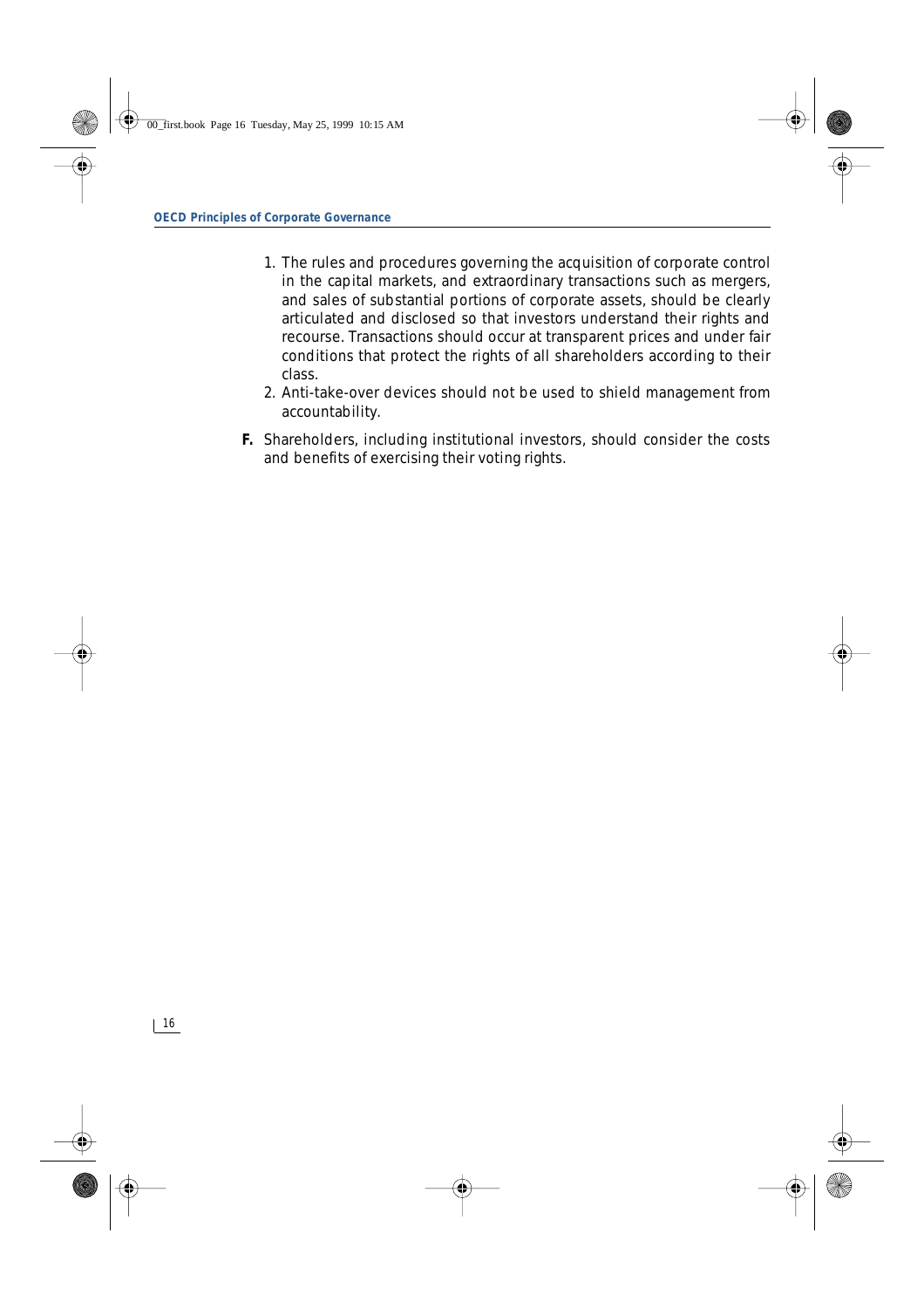# **II. THE EQUITABLE TREATMENT OF SHAREHOLDERS**

*The corporate governance framework should ensure the equitable treatment of all shareholders, including minority and foreign shareholders. All shareholders should have the opportunity to obtain effective redress for violation of their rights.*

- **A.** All shareholders of the same class should be treated equally.
	- 1. Within any class, all shareholders should have the same voting rights. All investors should be able to obtain information about the voting rights attached to all classes of shares before they purchase. Any changes in voting rights should be subject to shareholder vote.
	- 2. Votes should be cast by custodians or nominees in a manner agreed upon with the beneficial owner of the shares.
	- 3. Processes and procedures for general shareholder meetings should allow for equitable treatment of all shareholders. Company procedures should not make it unduly difficult or expensive to cast votes.
- **B.** Insider trading and abusive self-dealing should be prohibited.
- **C.** Members of the board and managers should be required to disclose any material interests in transactions or matters affecting the corporation.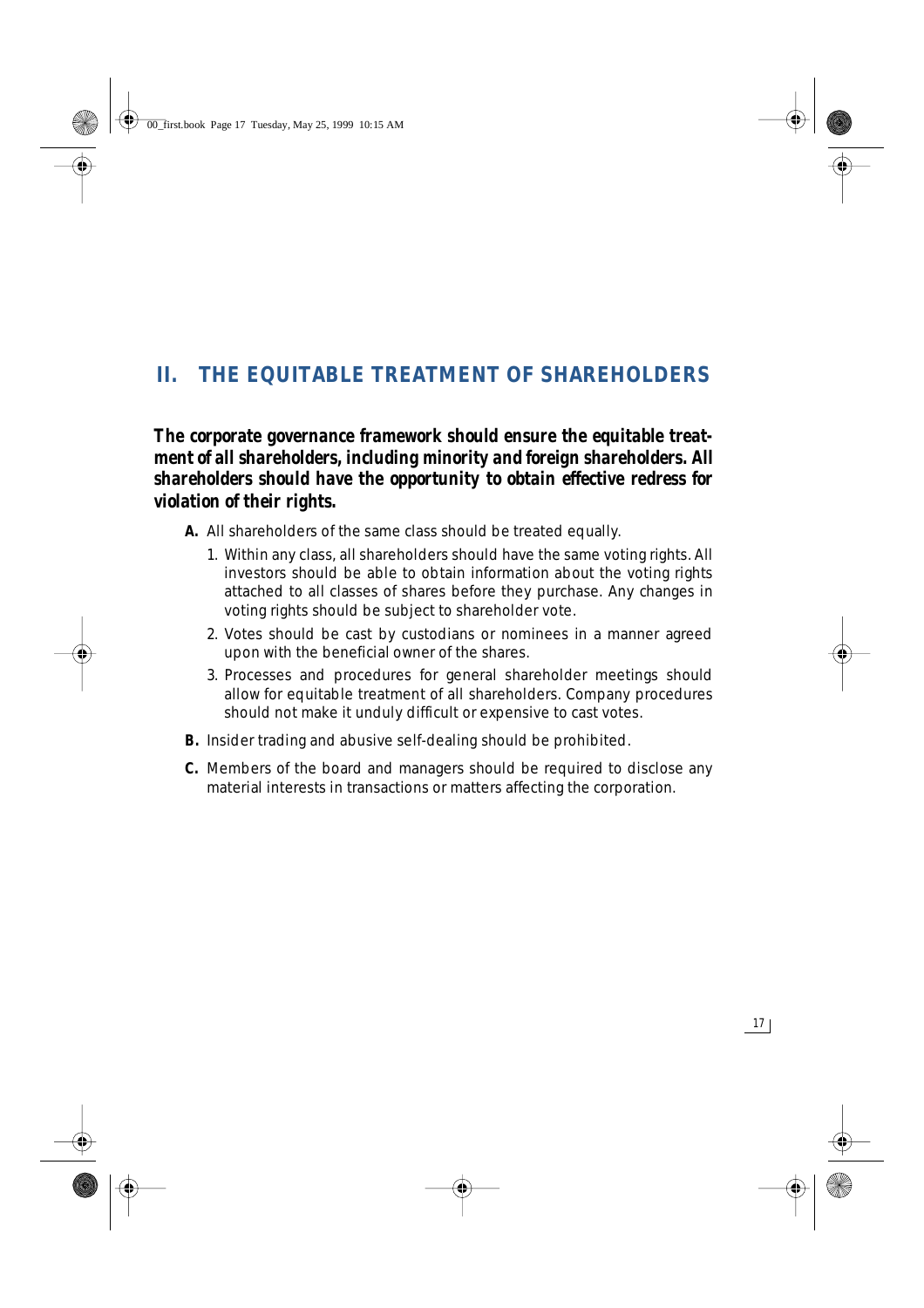# **III. THE ROLE OF STAKEHOLDERS IN CORPORATE GOVERNANCE**

## *The corporate governance framework should recognise the rights of stakeholders as established by law and encourage active co-operation between corporations and stakeholders in creating wealth, jobs, and the sustainability of financially sound enterprises.*

- **A.** The corporate governance framework should assure that the rights of stakeholders that are protected by law are respected.
- **B.** Where stakeholder interests are protected by law, stakeholders should have the opportunity to obtain effective redress for violation of their rights.
- **C.** The corporate governance framework should permit performance-enhancing mechanisms for stakeholder participation.
- **D.** Where stakeholders participate in the corporate governance process, they should have access to relevant information.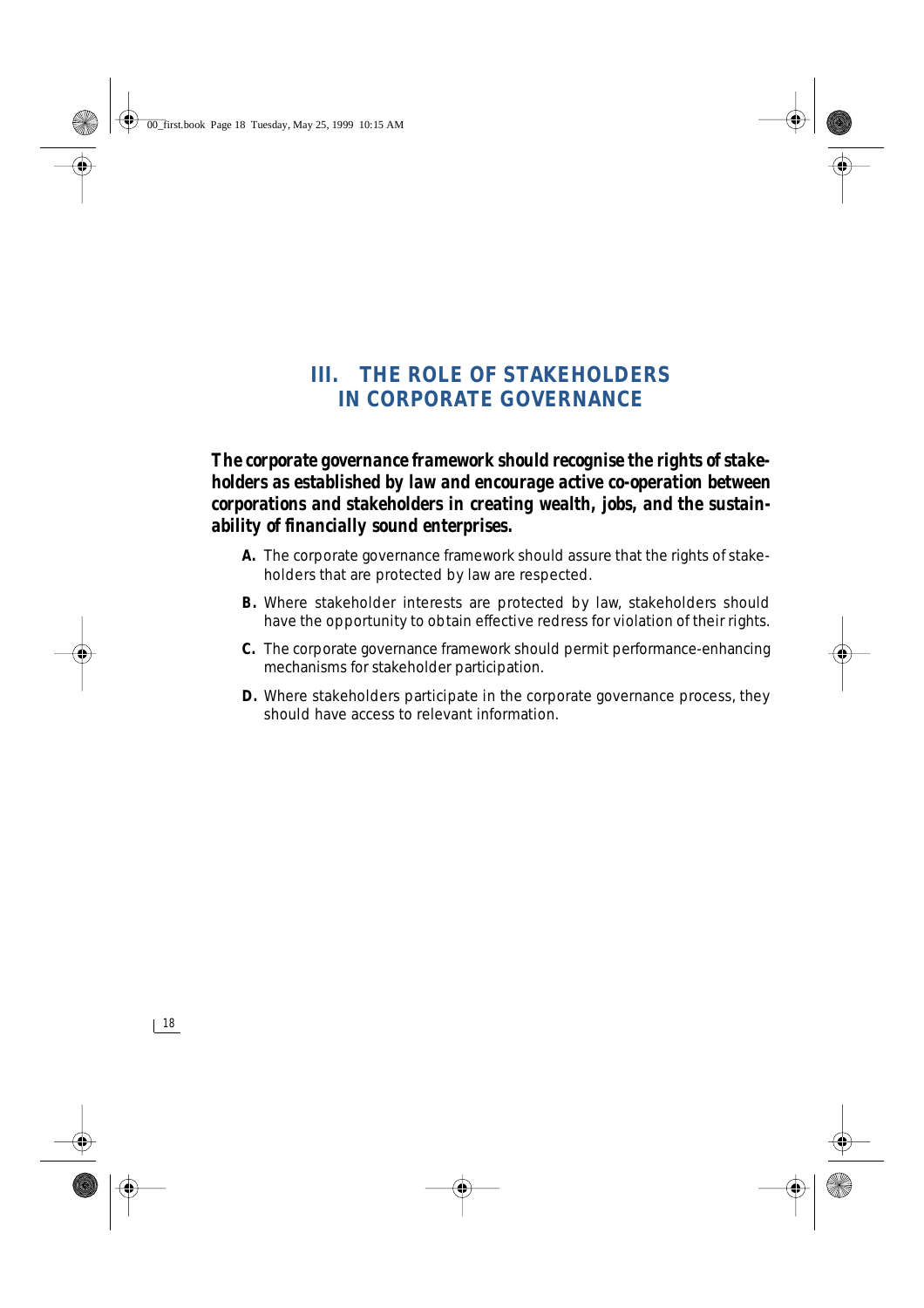# **IV. DISCLOSURE AND TRANSPARENCY**

*The corporate governance framework should ensure that timely and accurate disclosure is made on all material matters regarding the corporation, including the financial situation, performance, ownership, and governance of the company.*

- **A.** Disclosure should include, but not be limited to, material information on:
	- 1. The financial and operating results of the company.
	- 2. Company objectives.
	- 3. Major share ownership and voting rights.
	- 4. Members of the board and key executives, and their remuneration.
	- 5. Material foreseeable risk factors.
	- 6. Material issues regarding employees and other stakeholders.
	- 7. Governance structures and policies.
- **B.** Information should be prepared, audited, and disclosed in accordance with high quality standards of accounting, financial and non-financial disclosure, and audit.
- **C.** An annual audit should be conducted by an independent auditor in order to provide an external and objective assurance on the way in which financial statements have been prepared and presented.
- **D.** Channels for disseminating information should provide for fair, timely and cost-efficient access to relevant information by users.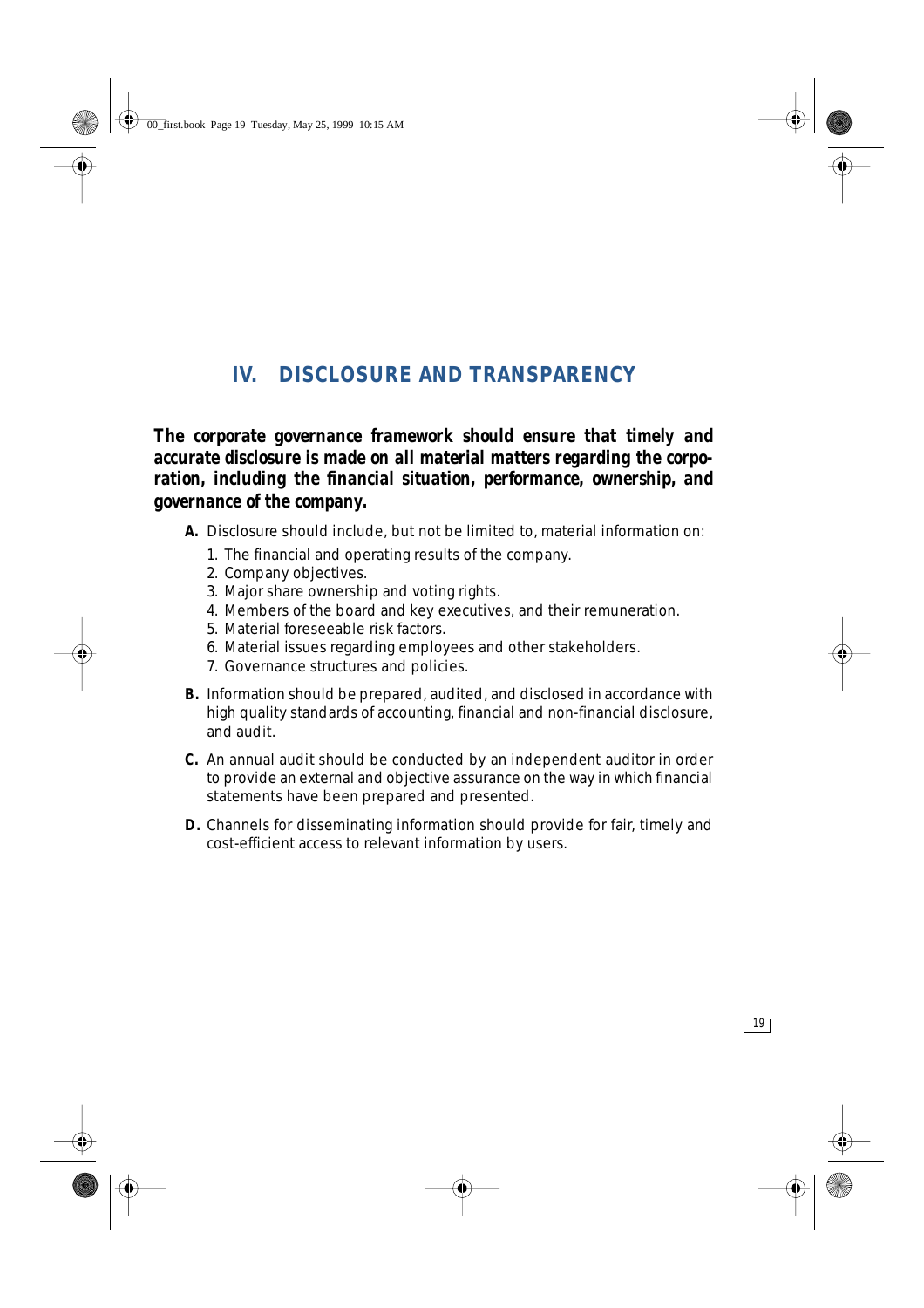# **V. THE RESPONSIBILITIES OF THE BOARD**

## *The corporate governance framework should ensure the strategic guidance of the company, the effective monitoring of management by the board, and the board's accountability to the company and the shareholders.*

- **A.** Board members should act on a fully informed basis, in good faith, with due diligence and care, and in the best interest of the company and the shareholders.
- **B.** Where board decisions may affect different shareholder groups differently, the board should treat all shareholders fairly.
- **C.** The board should ensure compliance with applicable law and take into account the interests of stakeholders.
- **D.** The board should fulfil certain key functions, including:
	- 1. Reviewing and guiding corporate strategy, major plans of action, risk policy, annual budgets and business plans; setting performance objectives; monitoring implementation and corporate performance; and overseeing major capital expenditures, acquisitions and divestitures.
	- 2. Selecting, compensating, monitoring and, when necessary, replacing key executives and overseeing succession planning.
	- 3. Reviewing key executive and board remuneration, and ensuring a formal and transparent board nomination process.
	- 4. Monitoring and managing potential conflicts of interest of management, board members and shareholders, including misuse of corporate assets and abuse in related party transactions.
	- 5. Ensuring the integrity of the corporation's accounting and financial reporting systems, including the independent audit, and that appropriate systems of control are in place, in particular, systems for monitoring risk, financial control, and compliance with the law.
	- 6. Monitoring the effectiveness of the governance practices under which it operates and making changes as needed.
	- 7. Overseeing the process of disclosure and communications.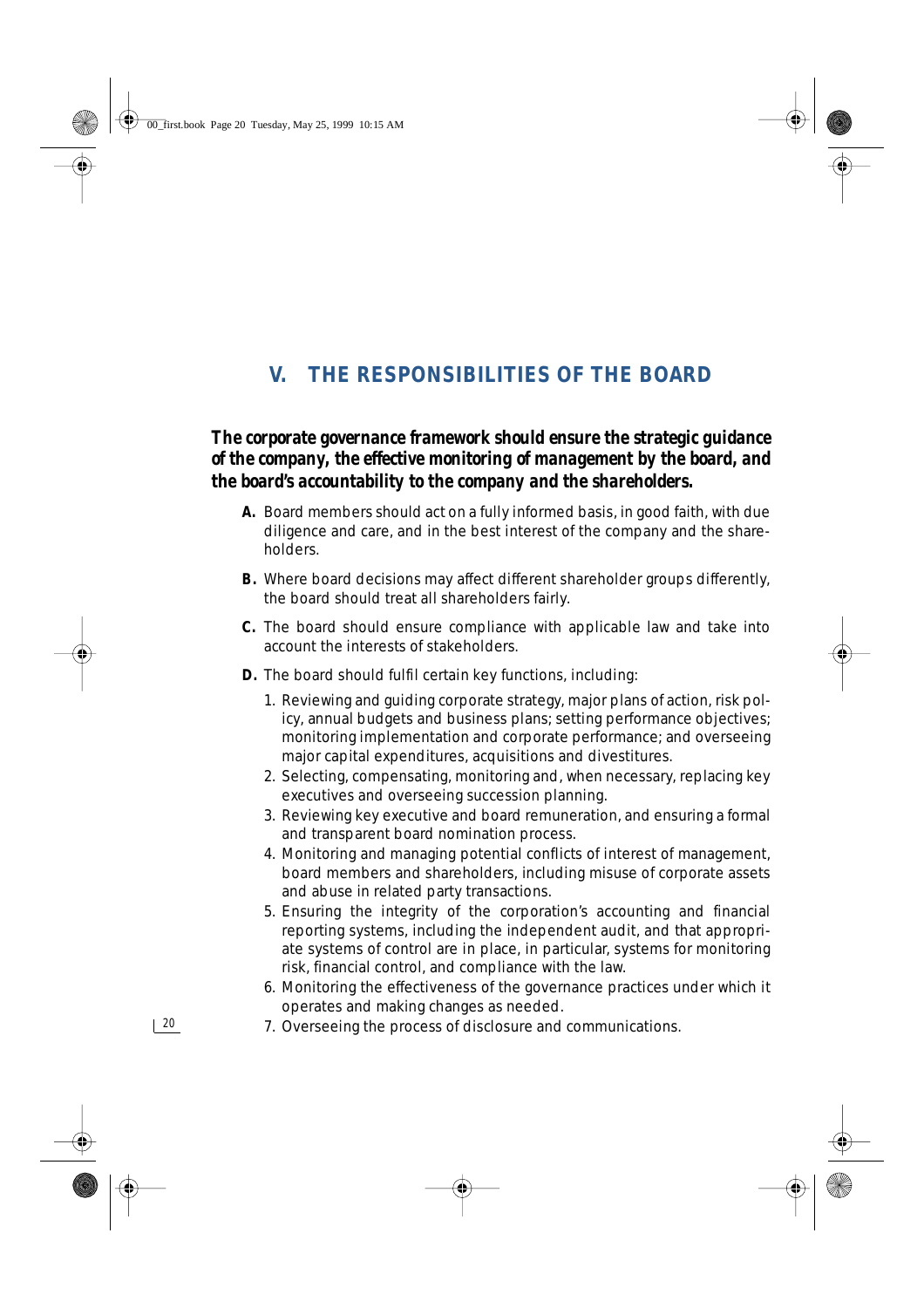- **E.** The board should be able to exercise objective judgement on corporate affairs independent, in particular, from management.
	- 1. Boards should consider assigning a sufficient number of non-executive board members capable of exercising independent judgement to tasks where there is a potential for conflict of interest. Examples of such key responsibilities are financial reporting, nomination and executive and board remuneration.
	- 2. Board members should devote sufficient time to their responsibilities.
- **F.** In order to fulfil their responsibilities, board members should have access to accurate, relevant and timely information.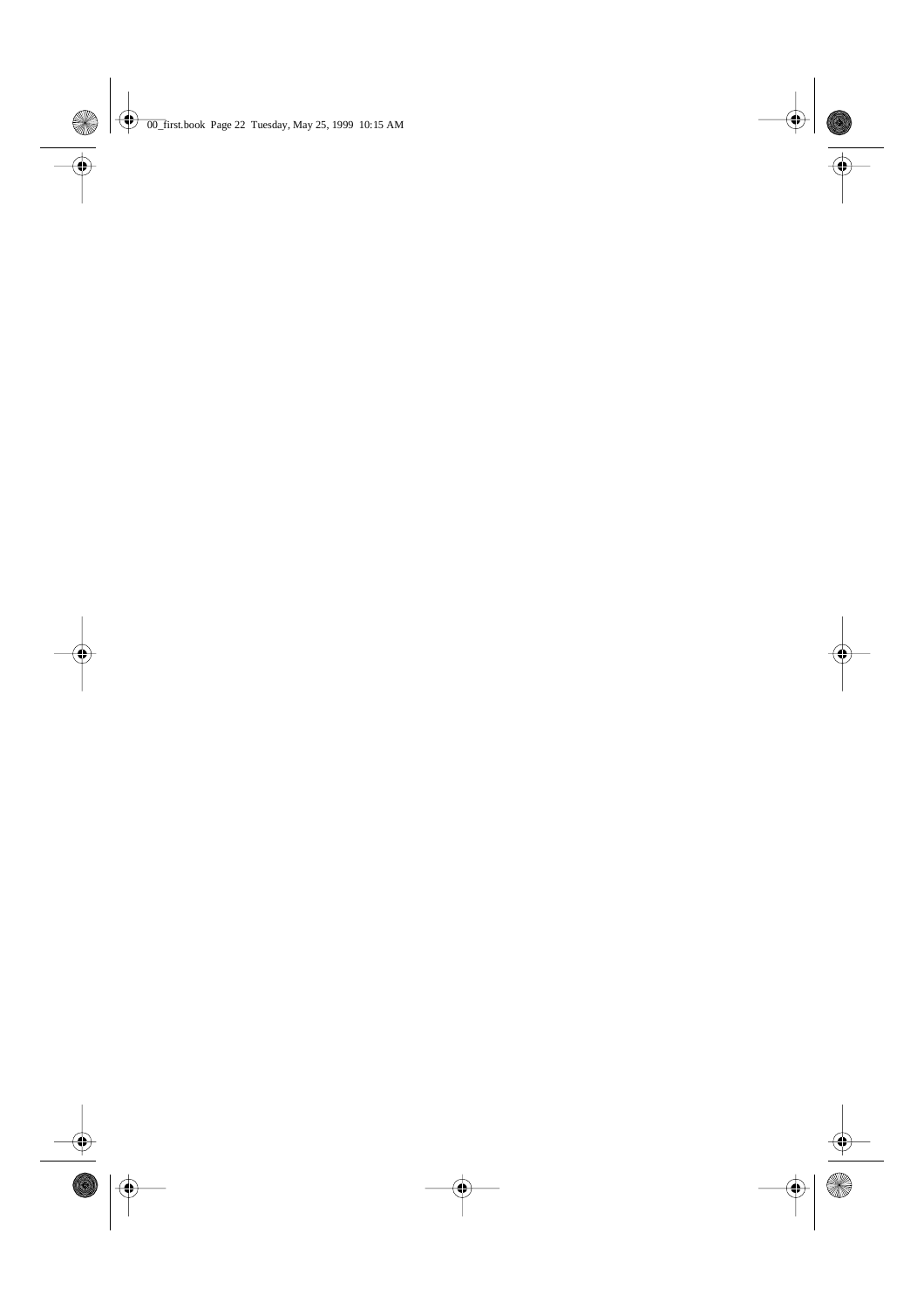*Part Two*

**ANNOTATIONS TO THE OECD PRINCIPLES OF CORPORATE GOVERNANCE**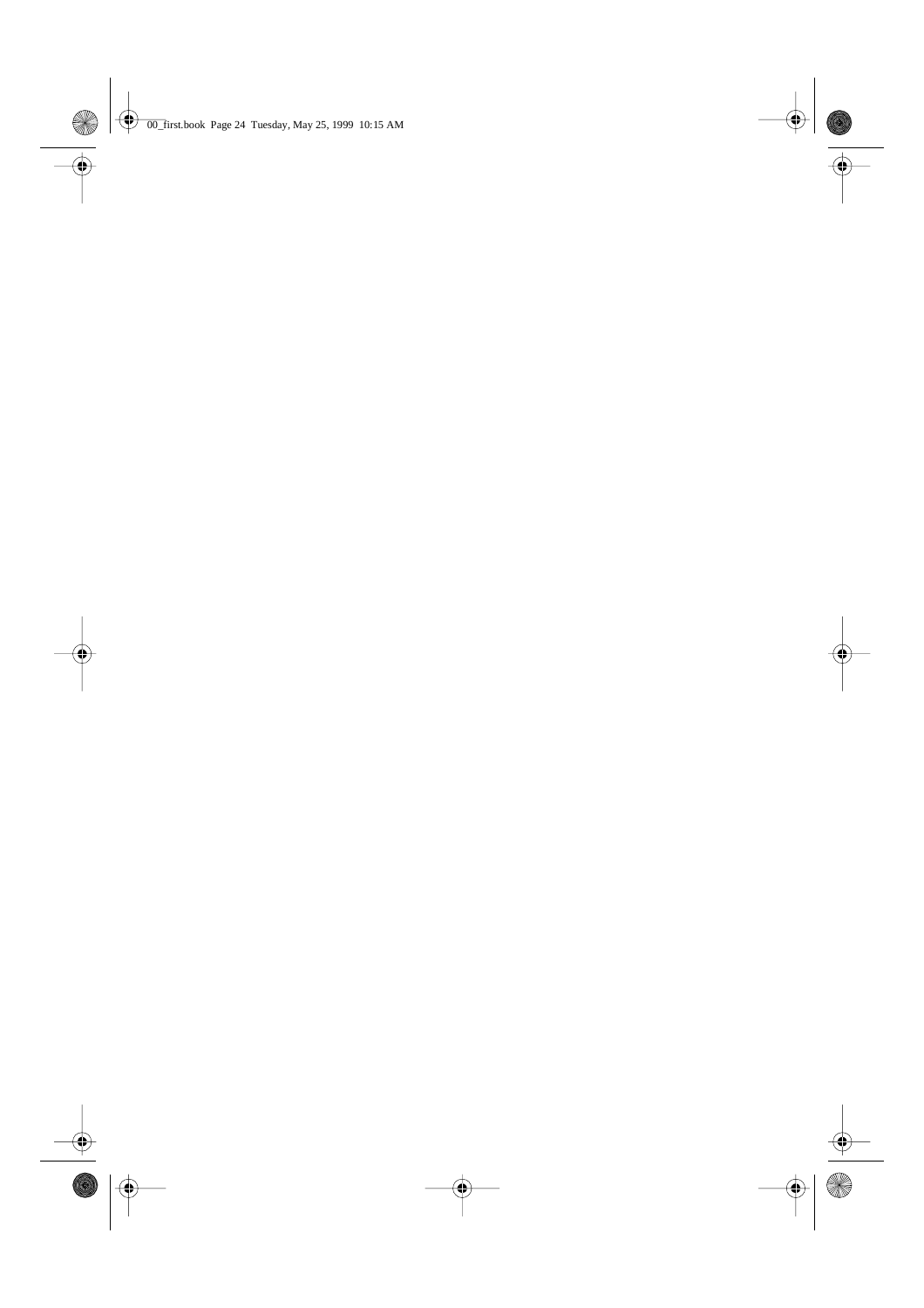# **I. THE RIGHTS OF SHAREHOLDERS**

#### *The corporate governance framework should protect shareholders' rights.*

Equity investors have certain property rights. For example, an equity share can be bought, sold, or transferred. An equity share also entitles the investor to participate in the profits of the corporation, with liability limited to the amount of the investment. In addition, ownership of an equity share provides a right to information about the corporation and a right to influence the corporation, primarily by participation in general shareholder meetings and by voting.

As a practical matter, however, the corporation cannot be managed by shareholder referendum. The shareholding body is made up of individuals and institutions whose interests, goals, investment horizons and capabilities vary. Moreover, the corporation's management must be able to take business decisions rapidly. In light of these realities and the complexity of managing the corporation's affairs in fast moving and ever changing markets, shareholders are not expected to assume responsibility for managing corporate activities. The responsibility for corporate strategy and operations is typically placed in the hands of the board and a management team that is selected, motivated and, when necessary, replaced by the board.

Shareholders' rights to influence the corporation centre on certain fundamental issues, such as the election of board members, or other means of influencing the composition of the board, amendments to the company's organic documents, approval of extraordinary transactions, and other basic issues as specified in company law and internal company statutes. This Section can be seen as a statement of the most basic rights of shareholders, which are recognised by law in virtually all OECD countries. Additional rights such as the approval or election of auditors, direct nomination of board members, the ability to pledge shares, the approval of distributions of profits, etc., can be found in various jurisdictions.

**A. Basic shareholder rights include the right to: 1) secure methods of ownership registration; 2) convey or transfer shares; 3) obtain relevant information on the corporation on a timely and regular basis; 4) participate and vote in general shareholder meetings; 5) elect members of the board; and 6) share in the profits of the corporation.**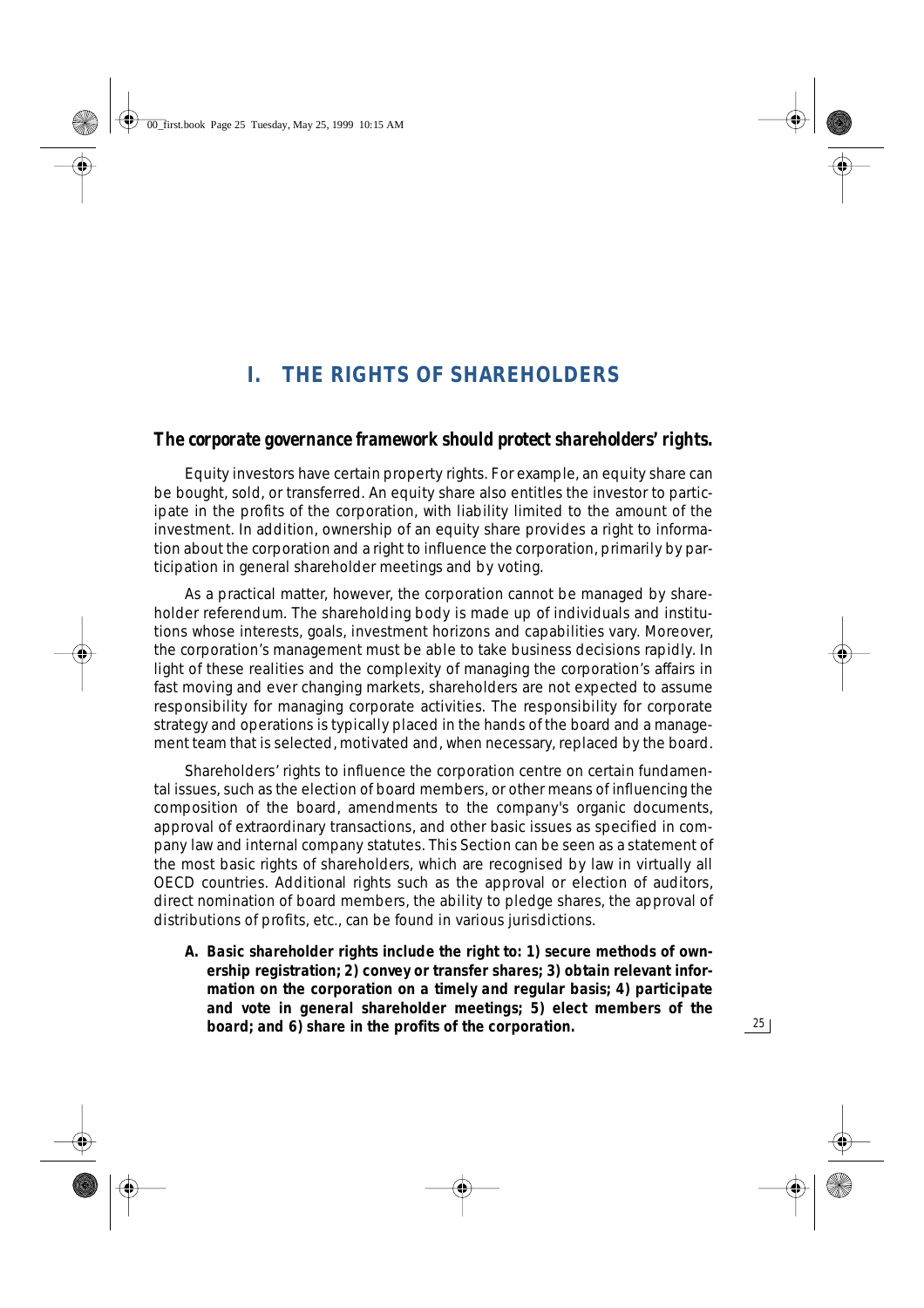- **B. Shareholders have the right to participate in, and to be sufficiently informed on, decisions concerning fundamental corporate changes such as: 1) amendments to the statutes, or articles of incorporation or similar governing documents of the company; 2) the authorisation of additional shares; and 3) extraordinary transactions that in effect result in the sale of the company.**
- **C. Shareholders should have the opportunity to participate effectively and vote in general shareholder meetings and should be informed of the rules, including voting procedures, that govern general shareholder meetings:**
	- **1. Shareholders should be furnished with sufficient and timely information concerning the date, location and agenda of general meetings, as well as full and timely information regarding the issues to be decided at the meeting.**
	- **2. Opportunity should be provided for shareholders to ask questions of the board and to place items on the agenda at general meetings, subject to reasonable limitations.**

In order to enlarge the ability of investors to participate in general meetings, some companies have increased the ability of shareholders to place items on the agenda by simplifying the process of filing amendments and resolutions. The ability of shareholders to submit questions in advance and to obtain replies from management and board members has also been increased. Companies are justified in assuring that frivolous or disruptive attempts to place items on the agenda do not occur. It is reasonable, for example, to require that in order for shareholderproposed resolutions to be placed on the agenda, they need to be supported by those holding a specified number of shares.

**3. Shareholders should be able to vote in person or in absentia, and equal effect should be given to votes whether cast in person or in absentia.** 

The Principles recommend that voting by proxy be generally accepted. Moreover, the objective of broadening shareholder participation suggests that companies consider favourably the enlarged use of technology in voting, including telephone and electronic voting. The increased importance of foreign shareholders suggests that on balance companies ought to make every effort to enable shareholders to participate through means which make use of modern technology. Effective participation of shareholders in general meetings can be enhanced by developing secure electronic means of communication and allowing shareholders to communicate with each other without having to comply with the formali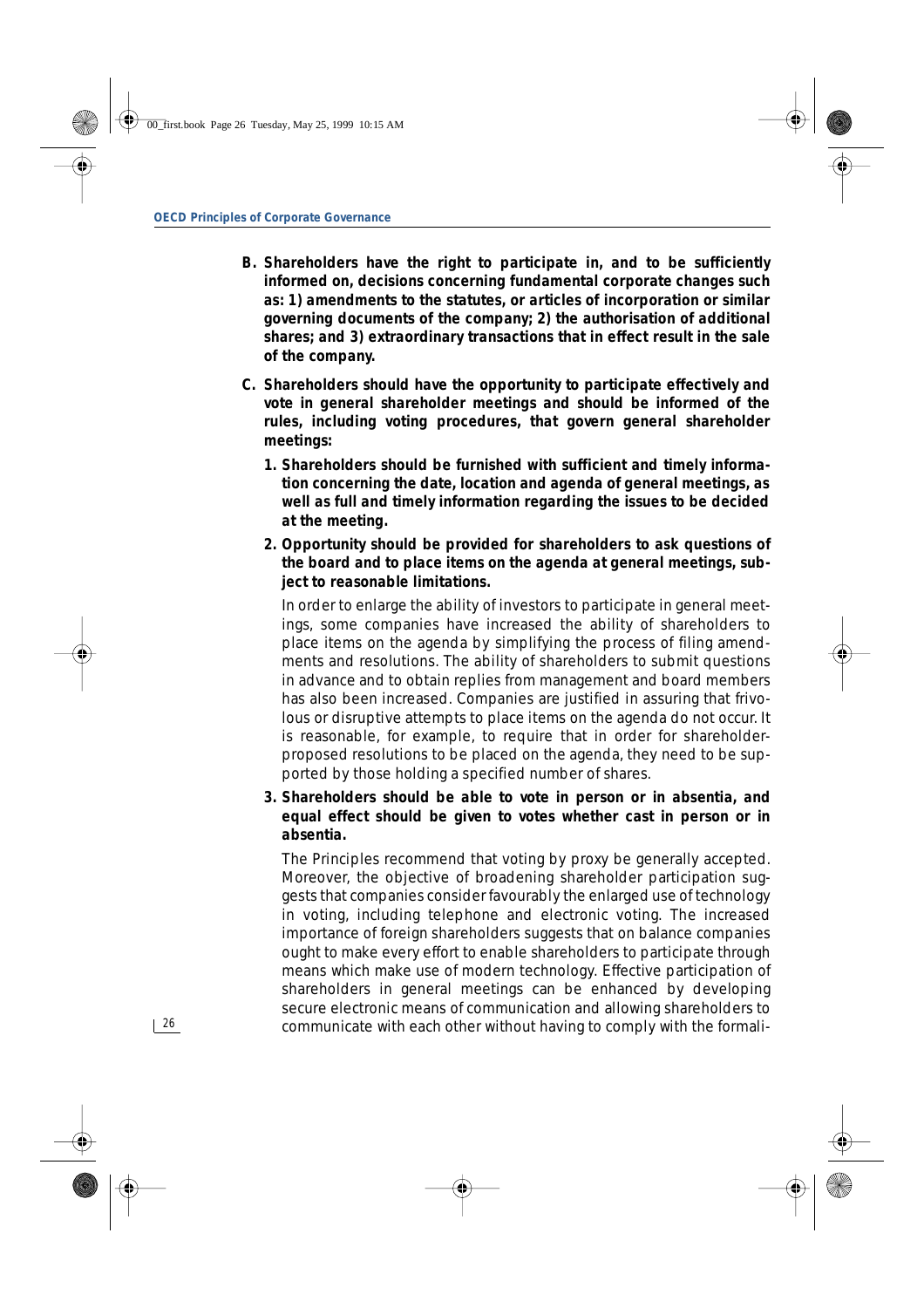ties of proxy solicitation. As a matter of transparency, meeting procedures should ensure that votes are properly counted and recorded, and that a timely announcement of the outcome be made.

#### **D. Capital structures and arrangements that enable certain shareholders to obtain a degree of control disproportionate to their equity ownership should be disclosed.**

Some capital structures allow a shareholder to exercise a degree of control over the corporation disproportionate to the shareholders' equity ownership in the company. Pyramid structures and cross shareholdings can be used to diminish the capability of non-controlling shareholders to influence corporate policy.

In addition to ownership relations, other devices can affect control over the corporation. Shareholder agreements are a common means for groups of shareholders, who individually may hold relatively small shares of total equity, to act in concert so as to constitute an effective majority, or at least the largest single block of shareholders. Shareholder agreements usually give those participating in the agreements preferential rights to purchase shares if other parties to the agreement wish to sell. These agreements can also contain provisions that require those accepting the agreement not to sell their shares for a specified time. Shareholder agreements can cover issues such as how the board or the Chairman will be selected. The agreements can also oblige those in the agreement to vote as a block.

Voting caps limit the number of votes that a shareholder may cast, regardless of the number of shares the shareholder may actually possess. Voting caps therefore redistribute control and may affect the incentives for shareholder participation in shareholder meetings.

Given the capacity of these mechanisms to redistribute the influence of shareholders on company policy, shareholders can reasonably expect that all such capital structures and arrangements be disclosed.

#### **E. Markets for corporate control should be allowed to function in an efficient and transparent manner.**

**1. The rules and procedures governing the acquisition of corporate control in the capital markets, and extraordinary transactions such as mergers, and sales of substantial portions of corporate assets, should be clearly articulated and disclosed so that investors understand their rights and recourse. Transactions should occur at transparent prices and under fair conditions that protect the rights of all shareholders according to their class.**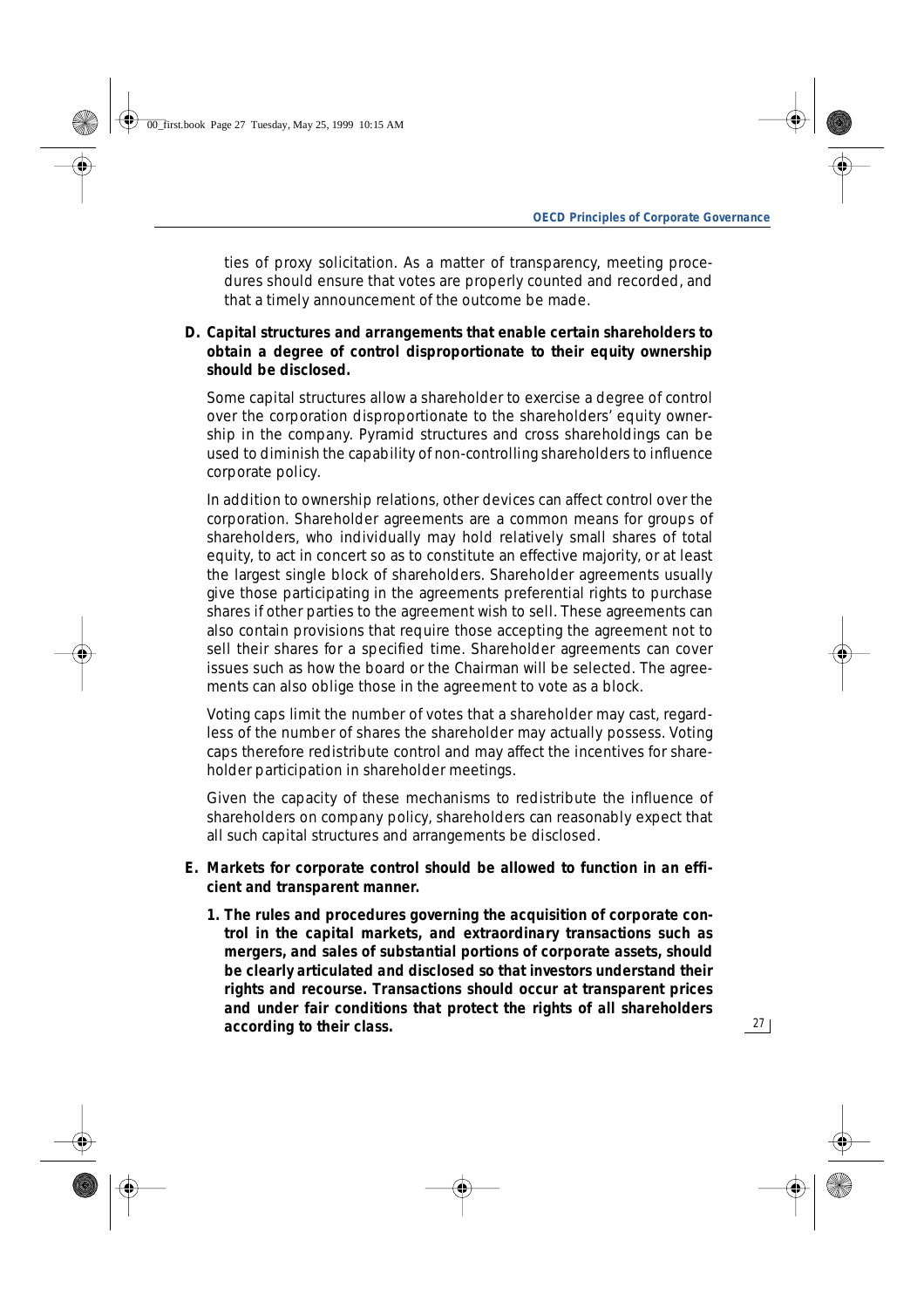#### **2. Anti-take-over devices should not be used to shield management from accountability.**

In some countries, companies employ anti-take-over devices. However, both investors and stock exchanges have expressed concern over the possibility that widespread use of anti-take-over devices may be a serious impediment to the functioning of the market for corporate control. In some instances, take-over defences can simply be devices to shield the management from shareholder monitoring.

#### **F. Shareholders, including institutional investors, should consider the costs and benefits of exercising their voting rights.**

The Principles do not advocate any particular investment strategy for investors and do not seek to prescribe the optimal degree of investor activism. Nevertheless, many investors have concluded that positive financial returns can be obtained by undertaking a reasonable amount of analysis and by exercising their voting rights. Some institutional investors also disclose their own policies with respect to the companies in which they invest.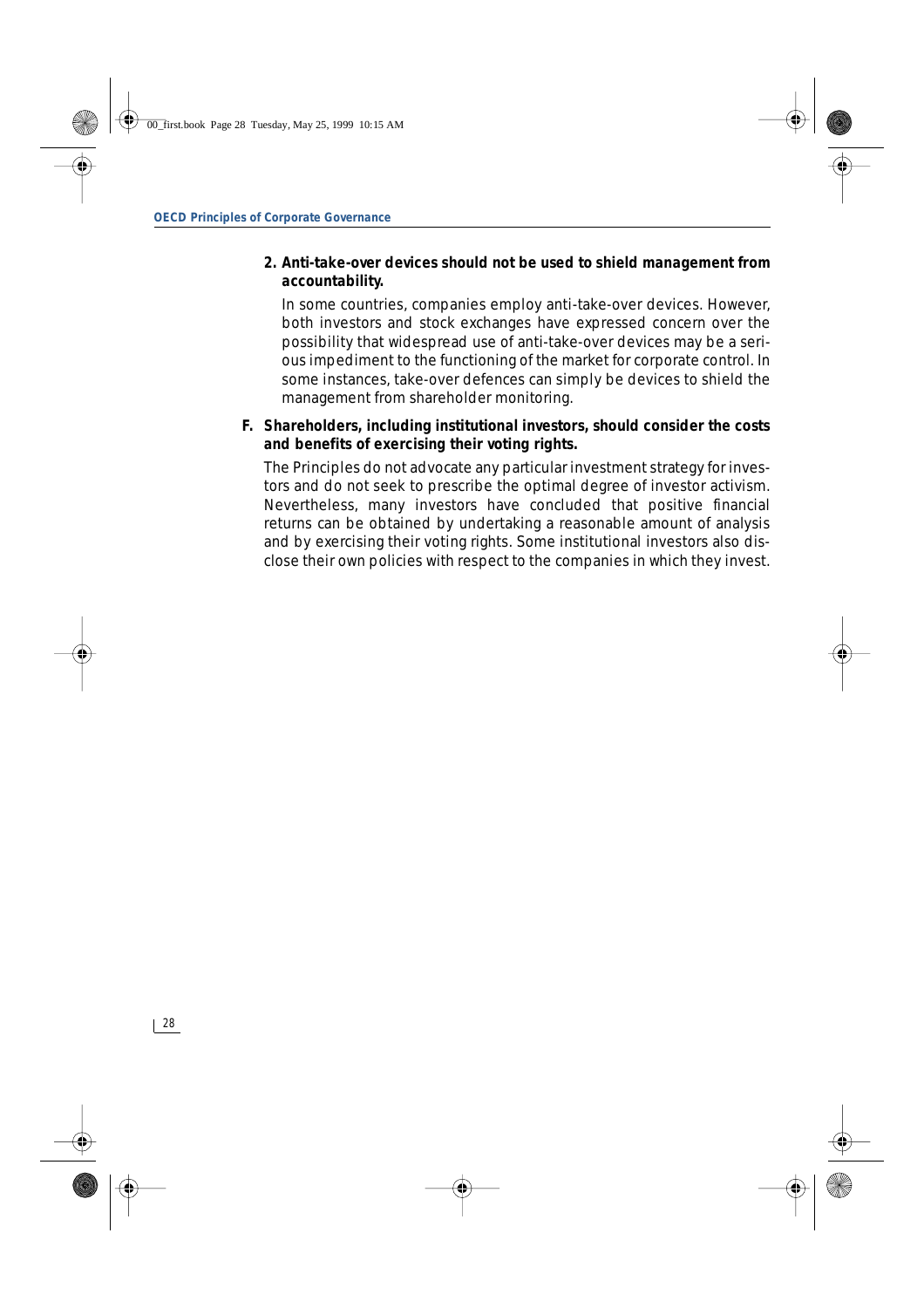# **II. THE EQUITABLE TREATMENT OF SHAREHOLDERS**

*The corporate governance framework should ensure the equitable treatment of all shareholders, including minority and foreign shareholders. All shareholders should have the opportunity to obtain effective redress for violation of their rights.*

Investors' confidence that the capital they provide will be protected from misuse or misappropriation by corporate managers, board members or controlling shareholders is an important factor in the capital markets. Corporate boards, managers and controlling shareholders may have the opportunity to engage in activities that may advance their own interests at the expense of non-controlling shareholders. The Principles support equal treatment for foreign and domestic shareholders in corporate governance. They do not address government policies to regulate foreign direct investment.

One of the ways in which shareholders can enforce their rights is to be able to initiate legal and administrative proceedings against management and board members. Experience has shown that an important determinant of the degree to which shareholder rights are protected is whether effective methods exist to obtain redress for grievances at a reasonable cost and without excessive delay. The confidence of minority investors is enhanced when the legal system provides mechanisms for minority shareholders to bring lawsuits when they have reasonable grounds to believe that their rights have been violated.

There is some risk that a legal system, which enables any investor to challenge corporate activity in the courts, can become prone to excessive litigation. Thus, many legal systems have introduced provisions to protect management and board members against litigation abuse in the form of tests for the sufficiency of shareholder complaints, so-called safe harbours for management and board member actions (such as the business judgement rule) as well as safe harbours for the disclosure of information. In the end, a balance must be struck between allowing investors to seek remedies for infringement of ownership rights and avoiding excessive litigation. Many countries have found that alternative adjudication procedures, such as administrative hearings or arbitration procedures organised by the securi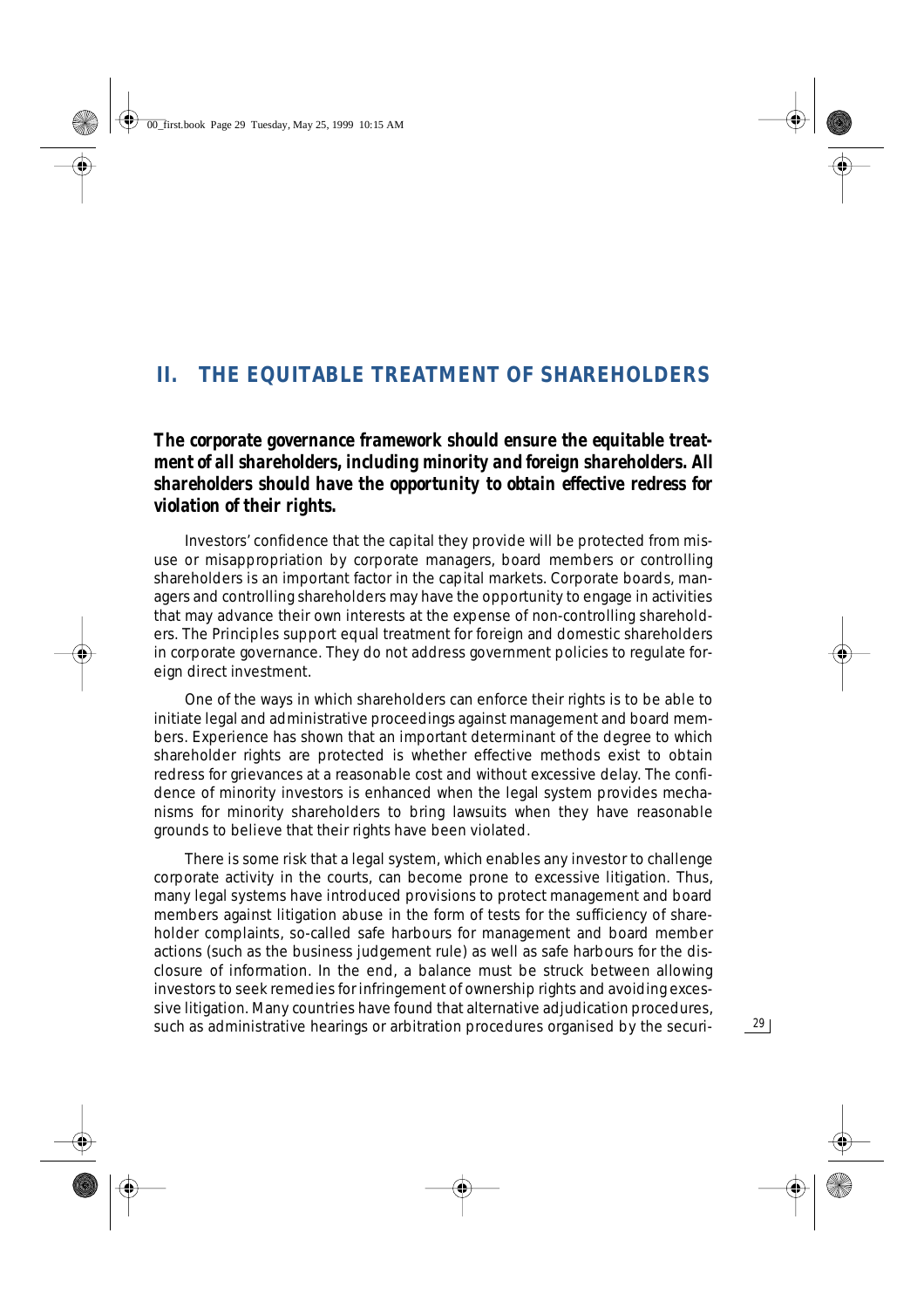ties regulators or other regulatory bodies, are an efficient method for dispute settlement, at least at the first instance level.

- **A. All shareholders of the same class should be treated equally.**
	- **1. Within any class, all shareholders should have the same voting rights. All investors should be able to obtain information about the voting rights attached to all classes of shares before they purchase. Any changes in voting rights should be subject to shareholder vote.**

The optimal capital structure of the firm is best decided by the management and the board, subject to the approval of the shareholders. Some companies issue preferred (or preference) shares which have a preference in respect of receipt of the profits of the firm but which normally have no voting rights. Companies may also issue participation certificates or shares without voting rights, which would presumably trade at different prices than shares with voting rights. All of these structures may be effective in distributing risk and reward in ways that are thought to be in the best interest of the company and to cost-efficient financing. The Principles do not take a position on the concept of "one share one vote". However, many institutional investors and shareholder associations support this concept.

Investors can expect to be informed regarding their voting rights before they invest. Once they have invested, their rights should not be changed unless those holding voting shares have had the opportunity to participate in the decision. Proposals to change the voting rights of different classes of shares are normally submitted for approval at general shareholders meetings by a specified majority of voting shares in the affected categories.

#### **2. Votes should be cast by custodians or nominees in a manner agreed upon with the beneficial owner of the shares.**

In some OECD countries it was customary for financial institutions which held shares in custody for investors to cast the votes of those shares. Custodians such as banks and brokerage firms holding securities as nominees for customers were sometimes required to vote in support of management unless specifically instructed by the shareholder to do otherwise.

The trend in OECD countries is to remove provisions that automatically enable custodian institutions to cast the votes of shareholders. Rules in some countries have recently been revised to require custodian institutions to provide shareholders with information concerning their options in the use of their voting rights. Shareholders may elect to delegate all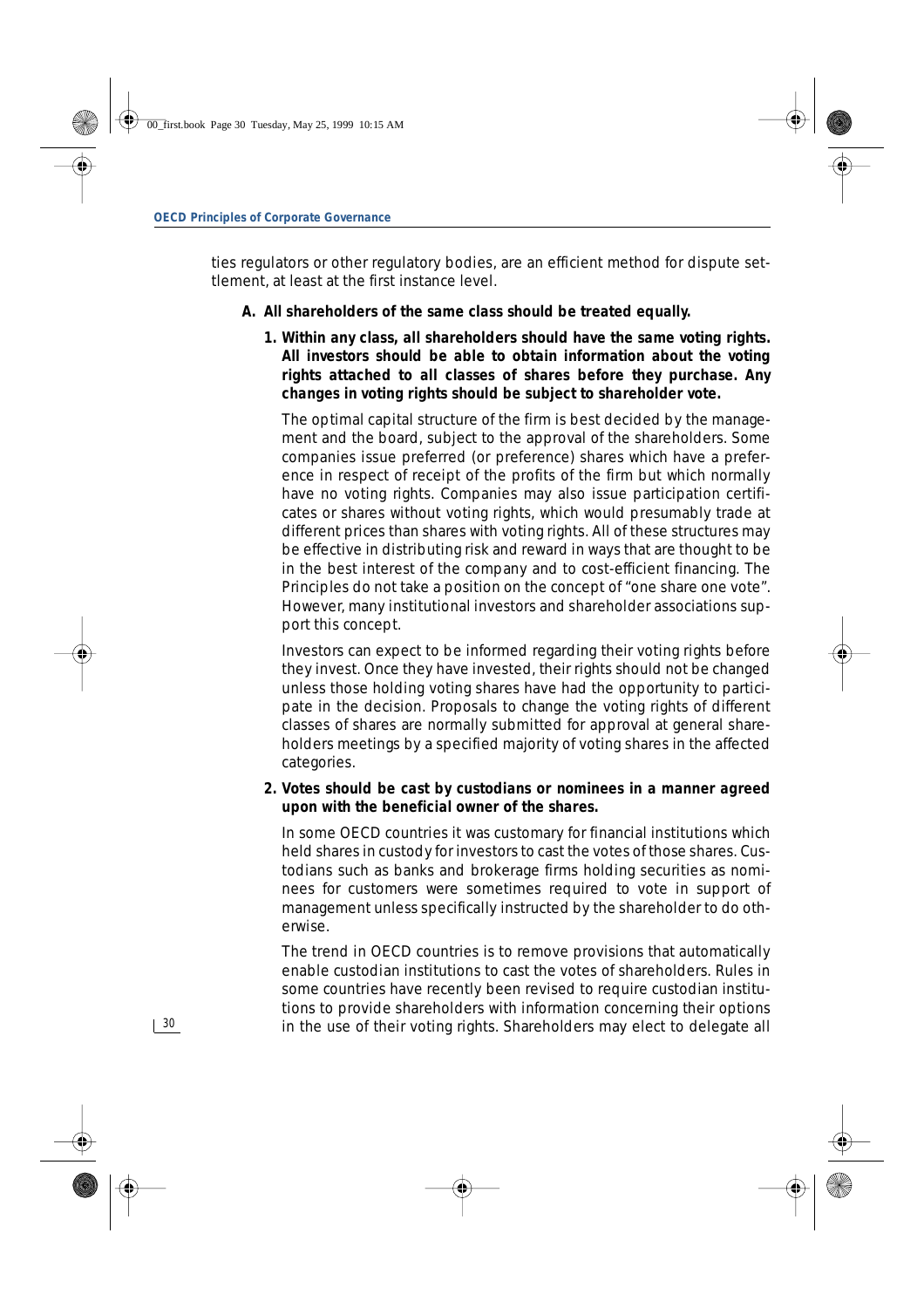voting rights to custodians. Alternatively, shareholders may choose to be informed of all upcoming shareholder votes and may decide to cast some votes while delegating some voting rights to the custodian. It is necessary to draw a reasonable balance between assuring that shareholder votes are not cast by custodians without regard for the wishes of shareholders and not imposing excessive burdens on custodians to secure shareholder approval before casting votes. It is sufficient to disclose to the shareholders that, if no instruction to the contrary is received, the custodian will vote the shares in the way he deems consistent with shareholder interest.

It should be noted that this item does not apply to the exercise of voting rights by trustees or other persons acting under a special legal mandate (such as, for example, bankruptcy receivers and estate executors).

#### **3. Processes and procedures for general shareholder meetings should allow for equitable treatment of all shareholders. Company procedures should not make it unduly difficult or expensive to cast votes.**

In Section I of the Principles, the right to participate in general shareholder meetings was identified as a shareholder right. Management and controlling investors have at times sought to discourage non-controlling or foreign investors from trying to influence the direction of the company. Some companies charged fees for voting. Other impediments included prohibitions on proxy voting and the requirement of personal attendance at general shareholder meetings to vote. Still other procedures may make it practically impossible to exercise ownership rights. Proxy materials may be sent too close to the time of general shareholder meetings to allow investors adequate time for reflection and consultation. Many companies in OECD countries are seeking to develop better channels of communication and decision-making with shareholders. Efforts by companies to remove artificial barriers to participation in general meetings are encouraged.

#### **B. Insider trading and abusive self-dealing should be prohibited.**

Abusive self-dealing occurs when persons having close relationships to the company exploit those relationships to the detriment of the company and investors. Since insider trading entails manipulation of the capital markets, it is prohibited by securities regulations, company law and/or criminal law in most OECD countries. However, not all jurisdictions prohibit such practices, and in some cases enforcement is not vigorous. These practices can be seen as constituting a breach of good corporate governance inasmuch as they violate the principle of equitable treatment of shareholders.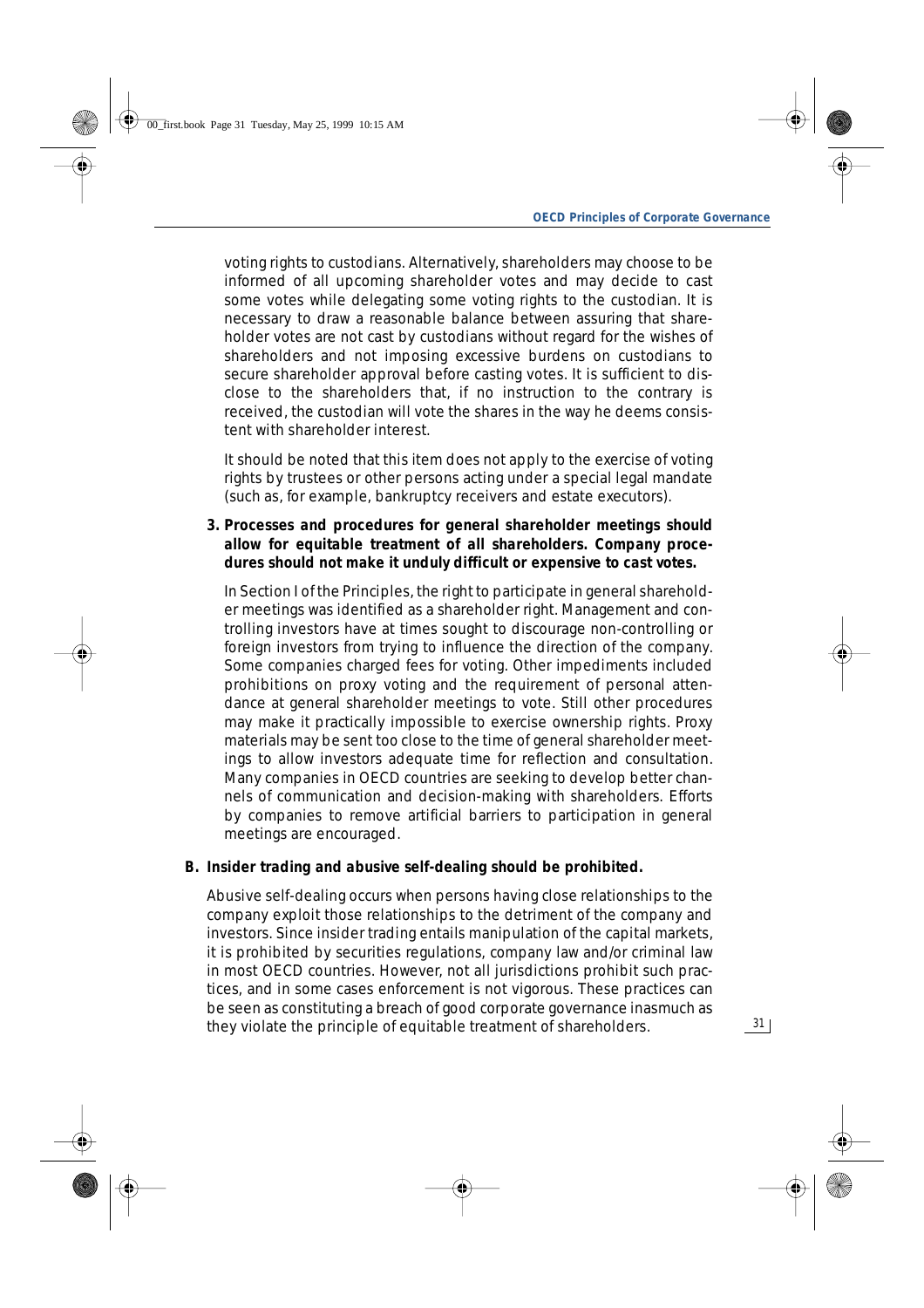The Principles reaffirm that it is reasonable for investors to expect that the abuse of insider power be prohibited. In cases where such abuses are not specifically forbidden by legislation or where enforcement is not effective, it will be important for governments to take measures to remove any such gaps.

**C. Members of the board and managers should be required to disclose any material interests in transactions or matters affecting the corporation.**

This item refers to situations where members of the board and managers have a business, family or other special relationship to the company that could affect their judgement with respect to a transaction.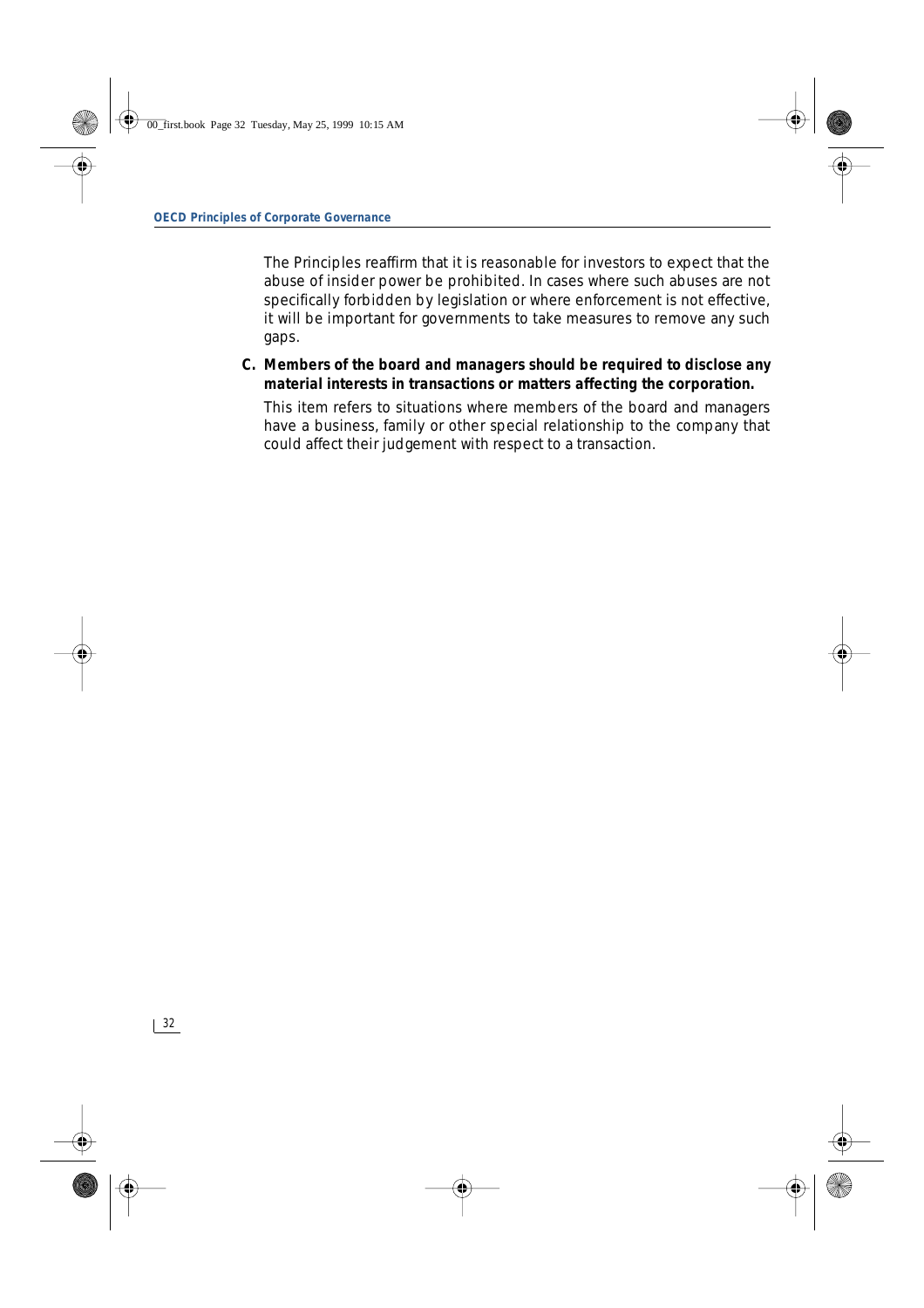# **III. THE ROLE OF STAKEHOLDERS IN CORPORATE GOVERNANCE**

## *The corporate governance framework should recognise the rights of stakeholders as established by law and encourage active co-operation between corporations and stakeholders in creating wealth, jobs, and the sustainability of financially sound enterprises.*

A key aspect of corporate governance is concerned with ensuring the flow of external capital to firms. Corporate governance is also concerned with finding ways to encourage the various stakeholders in the firm to undertake socially efficient levels of investment in firm-specific human and physical capital. The competitiveness and ultimate success of a corporation is the result of teamwork that embodies contributions from a range of different resource providers including investors, employees, creditors, and suppliers. Corporations should recognise that the contributions of stakeholders constitute a valuable resource for building competitive and profitable companies. It is, therefore, in the long-term interest of corporations to foster wealth-creating co-operation among stakeholders. The governance framework should recognise that the interests of the corporation are served by recognising the interests of stakeholders and their contribution to the long-term success of the corporation.

#### **A. The corporate governance framework should assure that the rights of stakeholders that are protected by law are respected.**

In all OECD countries stakeholder rights are established by law, such as labour law, business law, contract law, and insolvency law. Even in areas where stakeholder interests are not legislated, many firms make additional commitments to stakeholders, and concern over corporate reputation and corporate performance often require the recognition of broader interests.

#### **B. Where stakeholder interests are protected by law, stakeholders should have the opportunity to obtain effective redress for violation of their rights.**

The legal framework and process should be transparent and not impede the ability of stakeholders to communicate and to obtain redress for the violation of rights.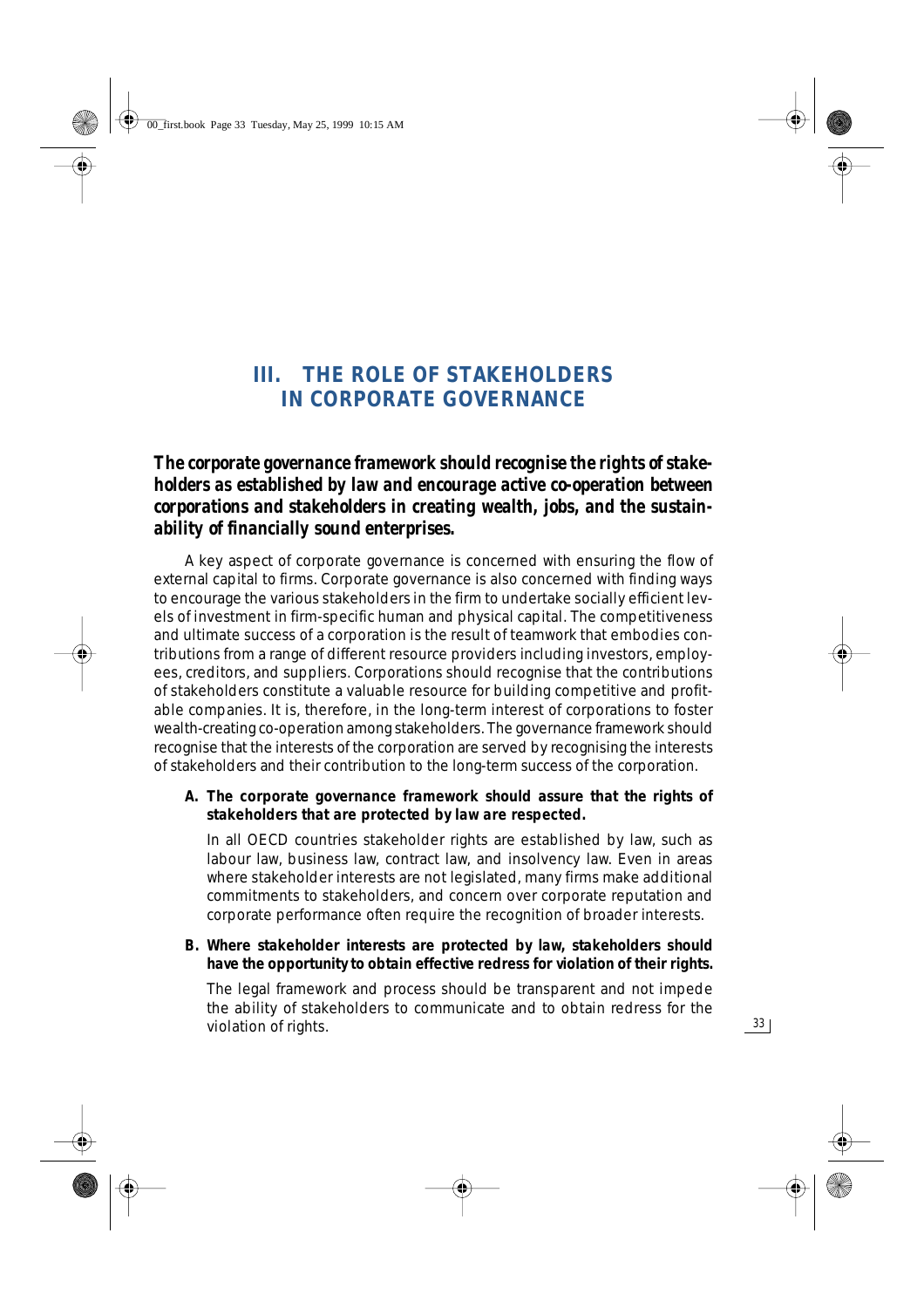#### **C. The corporate governance framework should permit performance-enhancing mechanisms for stakeholder participation.**

Corporate governance frameworks will provide for different roles for stakeholders. The degree to which stakeholders participate in corporate governance depends on national laws and practices, and may vary from company to company as well. Examples of mechanisms for stakeholder participation include: employee representation on boards; employee stock ownership plans or other profit sharing mechanisms or governance processes that consider stakeholder viewpoints in certain key decisions. They may, in addition, include creditor involvement in governance in the context of insolvency proceedings.

#### **D. Where stakeholders participate in the corporate governance process, they should have access to relevant information.**

Where laws and practice of corporate governance systems provide for participation by stakeholders, it is important that stakeholders have access to information necessary to fulfil their responsibilities.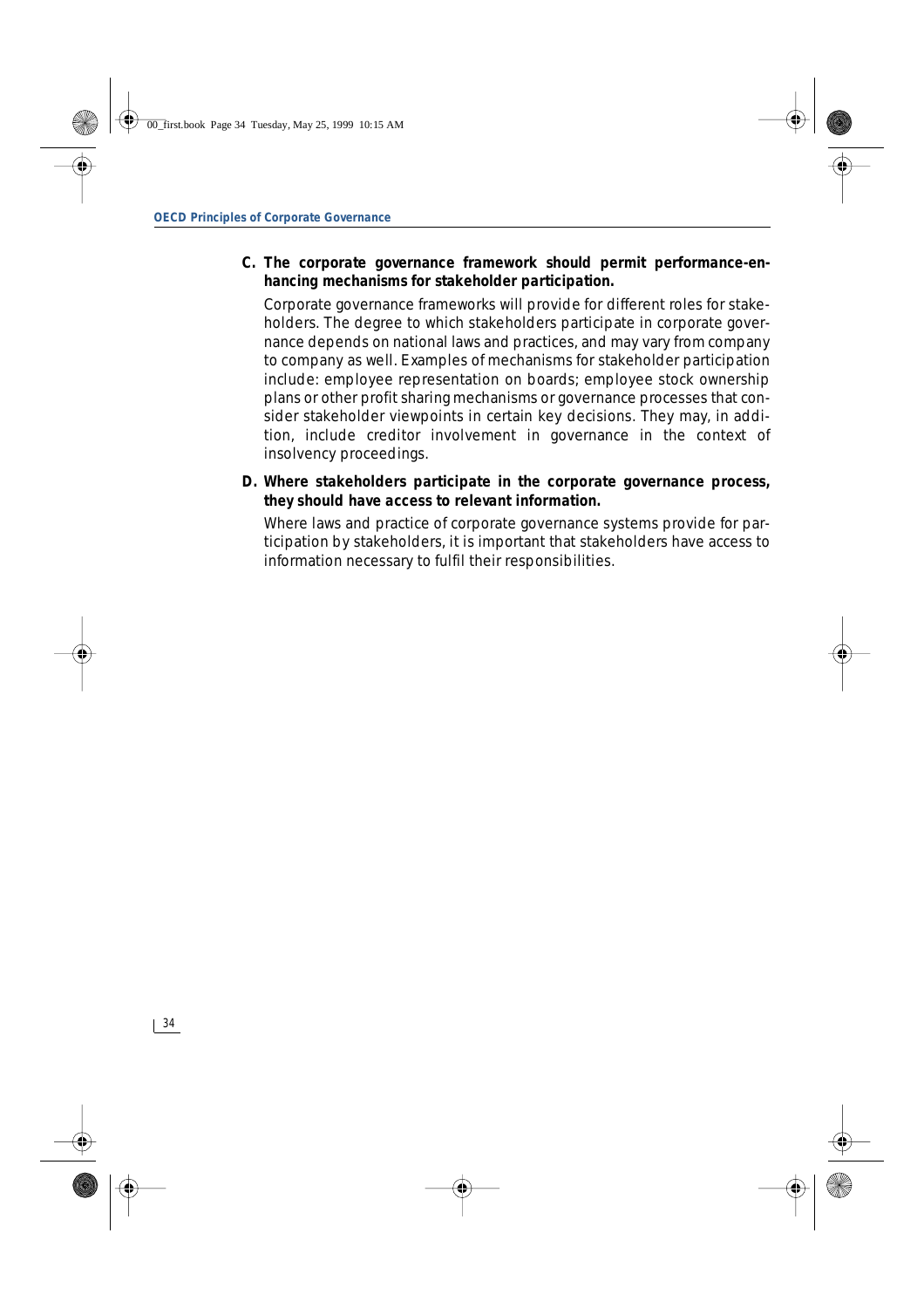## **IV. DISCLOSURE AND TRANSPARENCY**

## *The corporate governance framework should ensure that timely and accurate disclosure is made on all material matters regarding the corporation, including the financial situation, performance, ownership, and governance of the company.*

In most OECD countries a large amount of information, both mandatory and voluntary, is compiled on publicly traded and large unlisted enterprises, and subsequently disseminated to a broad range of users. Public disclosure is typically required, at a minimum, on an annual basis though some countries require periodic disclosure on a semi-annual or quarterly basis, or even more frequently in the case of material developments affecting the company. Companies often make voluntary disclosure that goes beyond minimum disclosure requirements in response to market demand.

A strong disclosure regime is a pivotal feature of market-based monitoring of companies and is central to shareholders' ability to exercise their voting rights. Experience in countries with large and active equity markets shows that disclosure can also be a powerful tool for influencing the behaviour of companies and for protecting investors. A strong disclosure regime can help to attract capital and maintain confidence in the capital markets. Shareholders and potential investors require access to regular, reliable and comparable information in sufficient detail for them to assess the stewardship of management, and make informed decisions about the valuation, ownership and voting of shares. Insufficient or unclear information may hamper the ability of the markets to function, may increase the cost of capital and result in a poor allocation of resources.

Disclosure also helps improve public understanding of the structure and activities of enterprises, corporate policies and performance with respect to environmental and ethical standards, and companies' relationships with the communities in which they operate. The OECD Guidelines for Multinational Enterprises are relevant in this context.

Disclosure requirements are not expected to place unreasonable administrative or cost burdens on enterprises. Nor are companies expected to disclose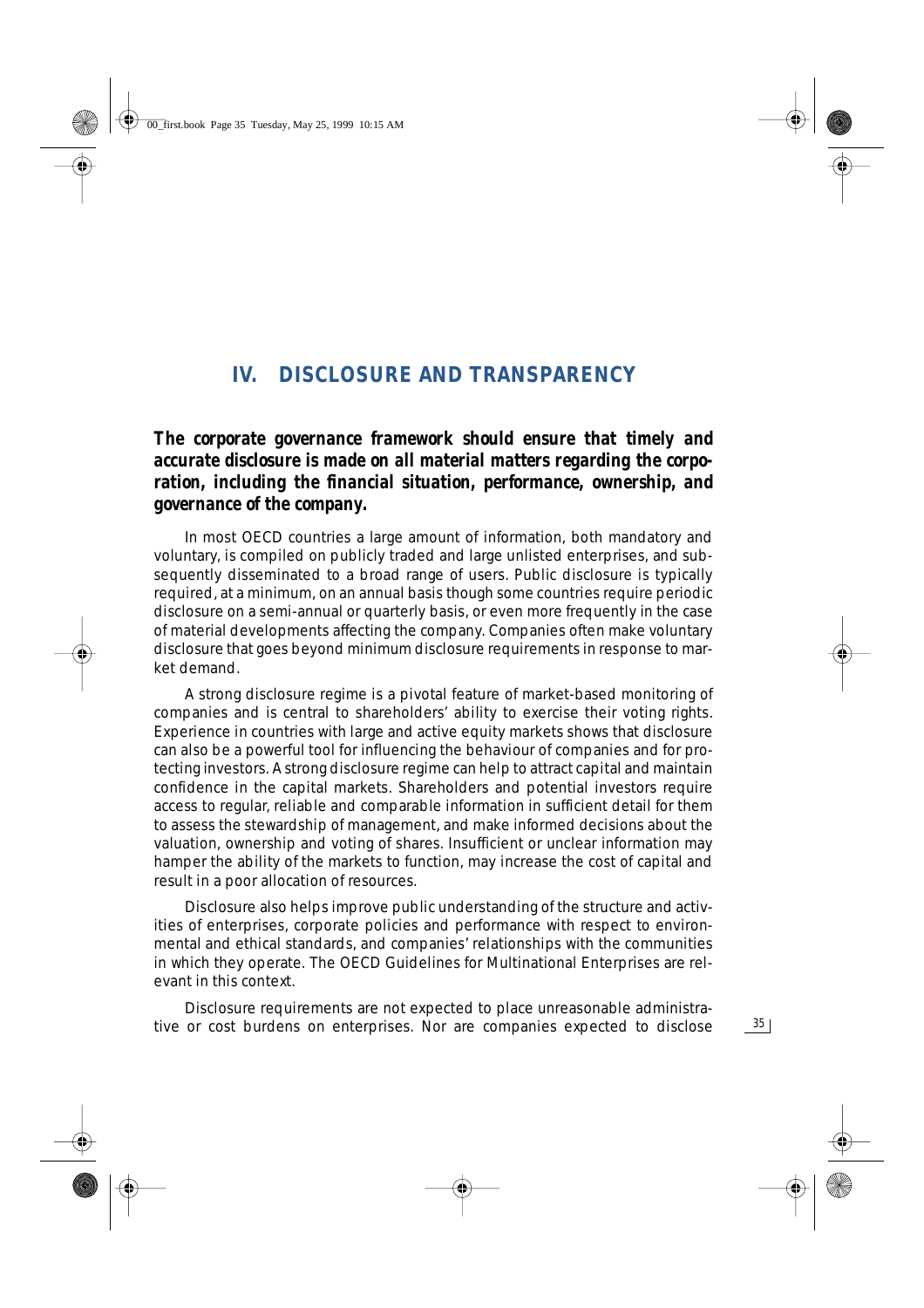information that may endanger their competitive position unless disclosure is necessary to fully inform the investment decision and to avoid misleading the investor. In order to determine what information should be disclosed at a minimum, many countries apply the concept of materiality. Material information can be defined as information whose omission or misstatement could influence the economic decisions taken by users of information.

The Principles support timely disclosure of all material developments that arise between regular reports. They also support simultaneous reporting of information to all shareholders in order to ensure their equitable treatment.

#### **A. Disclosure should include, but not be limited to, material information on:**

#### **1. The financial and operating results of the company.**

Audited financial statements showing the financial performance and the financial situation of the company (most typically including the balance sheet, the profit and loss statement, the cash flow statement and notes to the financial statements) are the most widely used source of information on companies. In their current form, the two principal goals of financial statements are to enable appropriate monitoring to take place and to provide the basis to value securities. Management's discussion and analysis of operations is typically included in annual reports. This discussion is most useful when read in conjunction with the accompanying financial statements. Investors are particularly interested in information that may shed light on the future performance of the enterprise.

It is important that transactions relating to an entire group be disclosed. Arguably, failures of governance can often be linked to the failure to disclose the "whole picture", particularly where off-balance sheet items are used to provide guarantees or similar commitments between related companies.

#### **2. Company objectives.**

In addition to their commercial objectives, companies are encouraged to disclose policies relating to business ethics, the environment and other public policy commitments. Such information may be important for investors and other users of information to better evaluate the relationship between companies and the communities in which they operate and the steps that companies have taken to implement their objectives.

#### **3. Major share ownership and voting rights.**

One of the basic rights of investors is to be informed about the ownership structure of the enterprise and their rights *vis-à-vis* the rights of other owners. Countries often require disclosure of ownership data once certain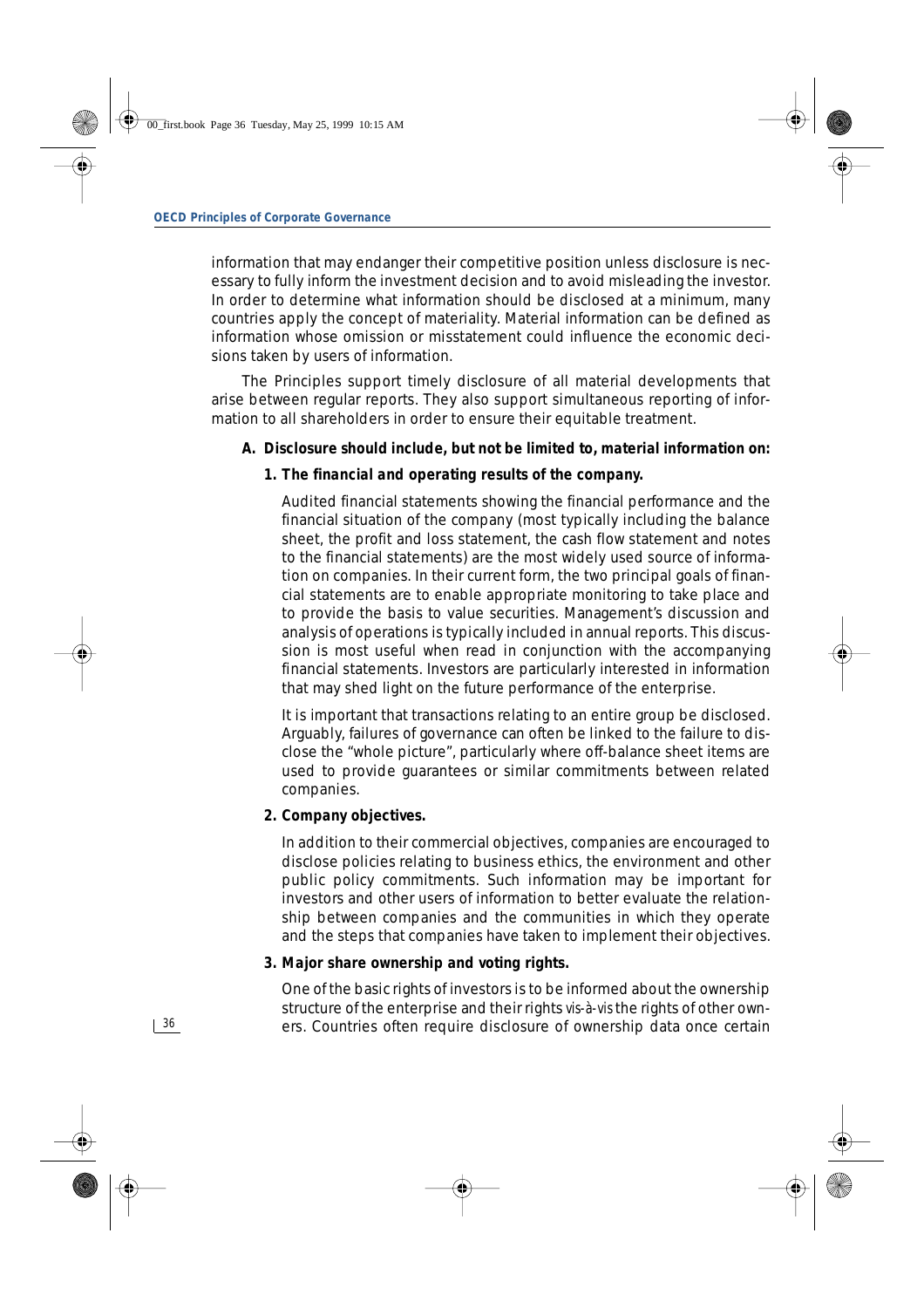thresholds of ownership are passed. Such disclosure might include data on major shareholders and others that control or may control the company, including information on special voting rights, shareholder agreements, the ownership of controlling or large blocks of shares, significant cross shareholding relationships and cross guarantees. (See Section I.D.) Companies are also expected to provide information on related party transactions.

#### **4. Members of the board and key executives, and their remuneration.**

Investors require information on individual board members and key executives in order to evaluate their experience and qualifications and assess any potential conflicts of interest that might affect their judgement.

Board and executive remuneration are also of concern to shareholders. Companies are generally expected to disclose sufficient information on the remuneration of board members and key executives (either individually or in the aggregate) for investors to properly assess the costs and benefits of remuneration plans and the contribution of incentive schemes, such as stock option schemes, to performance.

#### **5. Material foreseeable risk factors.**

Users of financial information and market participants need information on reasonably foreseeable material risks that may include: risks that are specific to the industry or geographical areas; dependence on commodities; financial market risk including interest rate or currency risk; risk related to derivatives and off-balance sheet transactions; and risks related to environmental liabilities.

The Principles do not envision the disclosure of information in greater detail than is necessary to fully inform investors of the material and foreseeable risks of the enterprise. Disclosure of risk is most effective when it is tailored to the particular industry in question. Disclosure of whether or not companies have put systems for monitoring risk in place is also useful.

#### **6. Material issues regarding employees and other stakeholders.**

Companies are encouraged to provide information on key issues relevant to employees and other stakeholders that may materially affect the performance of the company. Disclosure may include management/ employee relations, and relations with other stakeholders such as creditors, suppliers, and local communities.

Some countries require extensive disclosure of information on human resources. Human resource policies, such as programmes for human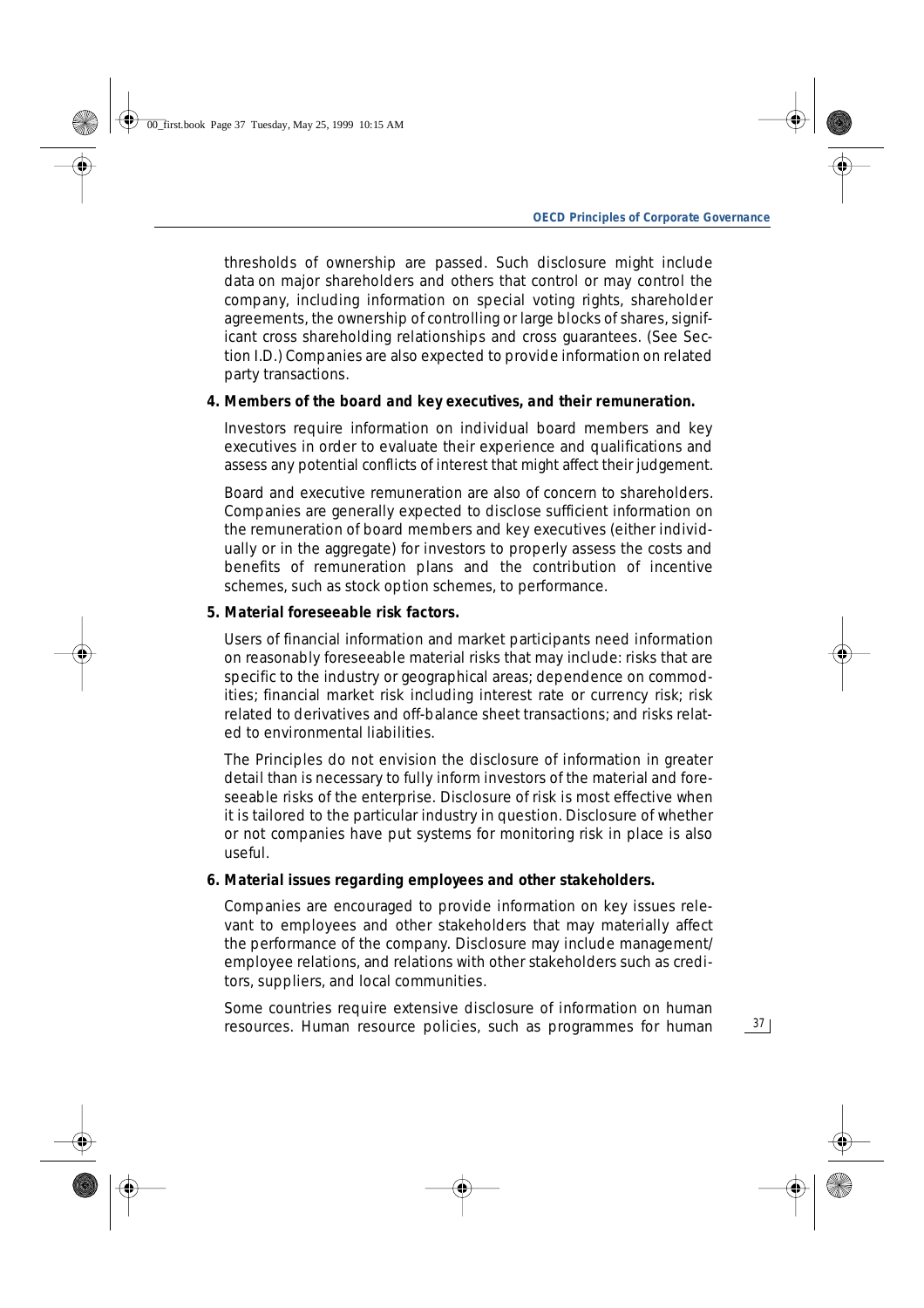resource development or employee share ownership plans, can communicate important information on the competitive strengths of companies to market participants.

#### **7. Governance structures and policies.**

Companies are encouraged to report on how they apply relevant corporate governance principles in practice. Disclosure of the governance structures and policies of the company, in particular the division of authority between shareholders, management and board members is important for the assessment of a company's governance

#### **B. Information should be prepared, audited, and disclosed in accordance with high quality standards of accounting, financial and non-financial disclosure, and audit.**

The application of high quality standards is expected to significantly improve the ability of investors to monitor the company by providing increased reliability and comparability of reporting, and improved insight into company performance. The quality of information depends on the standards under which it is compiled and disclosed. The Principles support the development of high quality internationally recognised standards, which can serve to improve the comparability of information between countries.

#### **C. An annual audit should be conducted by an independent auditor in order to provide an external and objective assurance on the way in which financial statements have been prepared and presented.**

Many countries have considered measures to improve the independence of auditors and their accountability to shareholders. It is widely felt that the application of high quality audit standards and codes of ethics is one of the best methods for increasing independence and strengthening the standing of the profession. Further measures include strengthening of board audit committees and increasing the board's responsibility in the auditor selection process.

Other proposals have been considered by OECD countries. Some countries apply limitations on the percentage of non-audit income that the auditor can receive from a particular client. Other countries require companies to disclose the level of fees paid to auditors for non-audit services. In addition there may be limitations on the total percentage of auditor income that can come from one client. Examples of other proposals include quality reviews of auditors by another auditor, prohibitions on the provision of non-audit services, mandatory rotation of auditors and the direct appointment of auditors by shareholders.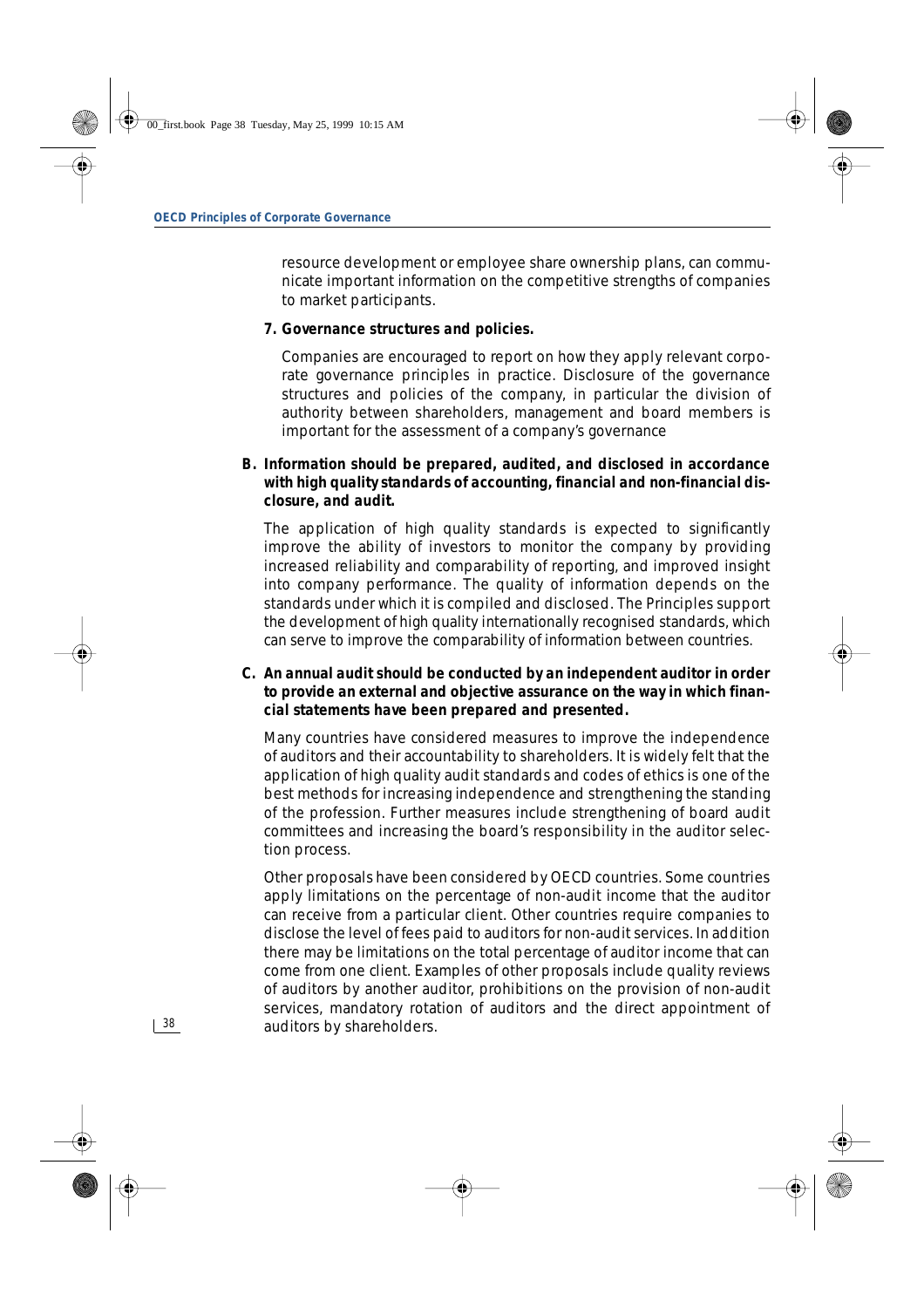#### **D. Channels for disseminating information should provide for fair, timely and cost-efficient access to relevant information by users.**

Channels for the dissemination of information can be as important as the content of the information itself. While the disclosure of information is often provided for by legislation, filing and access to information can be cumbersome and costly. Filing of statutory reports has been greatly enhanced in some countries by electronic filing and data retrieval systems. The Internet and other information technologies also provide the opportunity for improving information dissemination.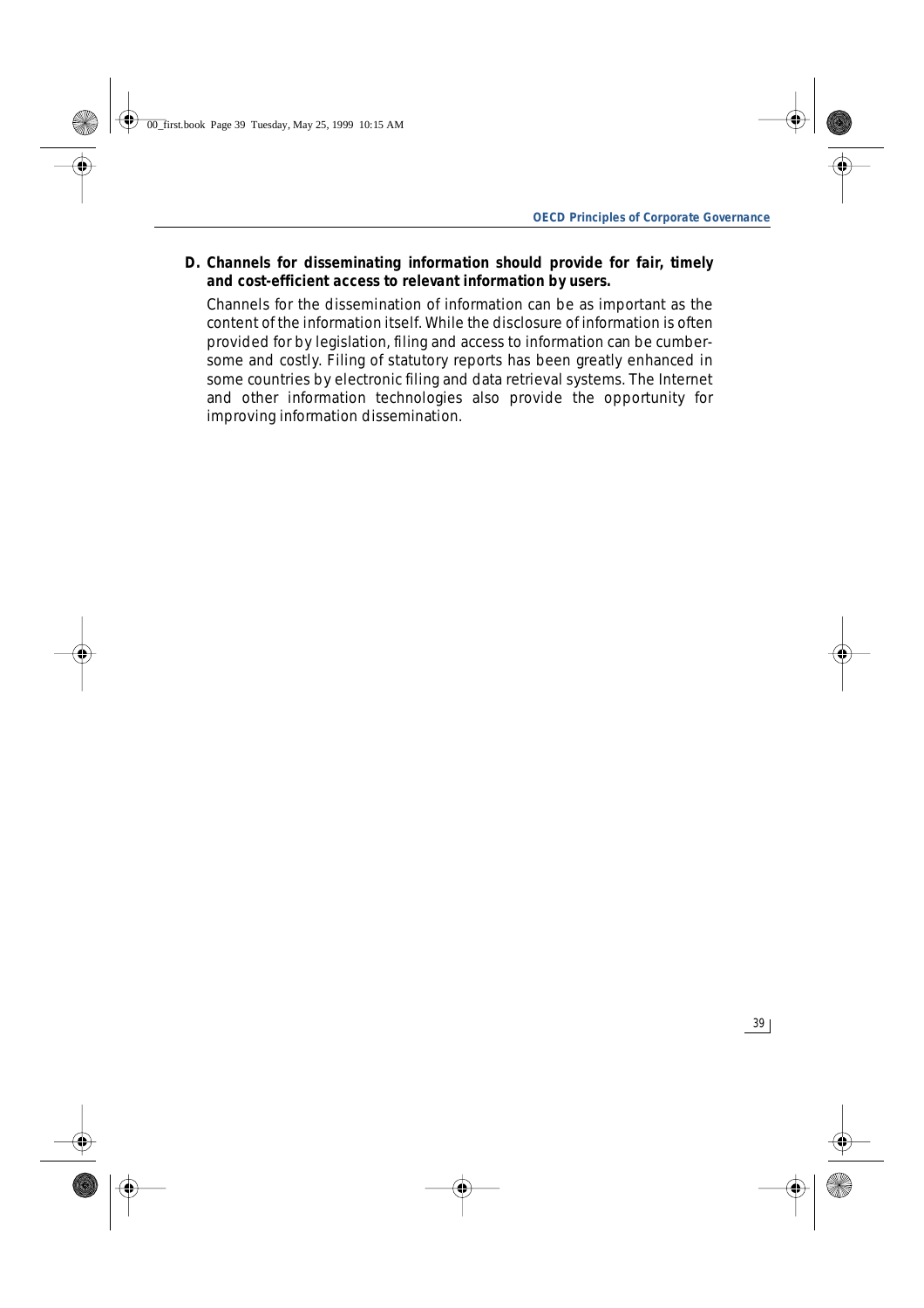# **V. THE RESPONSIBILITIES OF THE BOARD**

## *The corporate governance framework should ensure the strategic guidance of the company, the effective monitoring of management by the board, and the board's accountability to the company and the shareholders.*

Board structures and procedures vary both within and among OECD countries. Some countries have two-tier boards that separate the supervisory function and the management function into different bodies. Such systems typically have a "supervisory board" composed of non-executive board members and a "management board" composed entirely of executives. Other countries have "unitary" boards, which bring together executive and non-executive board members. The Principles are intended to be sufficiently general to apply to whatever board structure is charged with the functions of governing the enterprise and monitoring management.

Together with guiding corporate strategy, the board is chiefly responsible for monitoring managerial performance and achieving an adequate return for shareholders, while preventing conflicts of interest and balancing competing demands on the corporation. In order for boards to effectively fulfil their responsibilities they must have some degree of independence from management. Another important board responsibility is to implement systems designed to ensure that the corporation obeys applicable laws, including tax, competition, labour, environmental, equal opportunity, health and safety laws. In addition, boards are expected to take due regard of, and deal fairly with, other stakeholder interests including those of employees, creditors, customers, suppliers and local communities. Observance of environmental and social standards is relevant in this context.

#### **A. Board members should act on a fully informed basis, in good faith, with due diligence and care, and in the best interest of the company and the shareholders.**

In some countries, the board is legally required to act in the interest of the company, taking into account the interests of shareholders, employees, and the public good. Acting in the best interest of the company should not permit management to become entrenched.

 *40*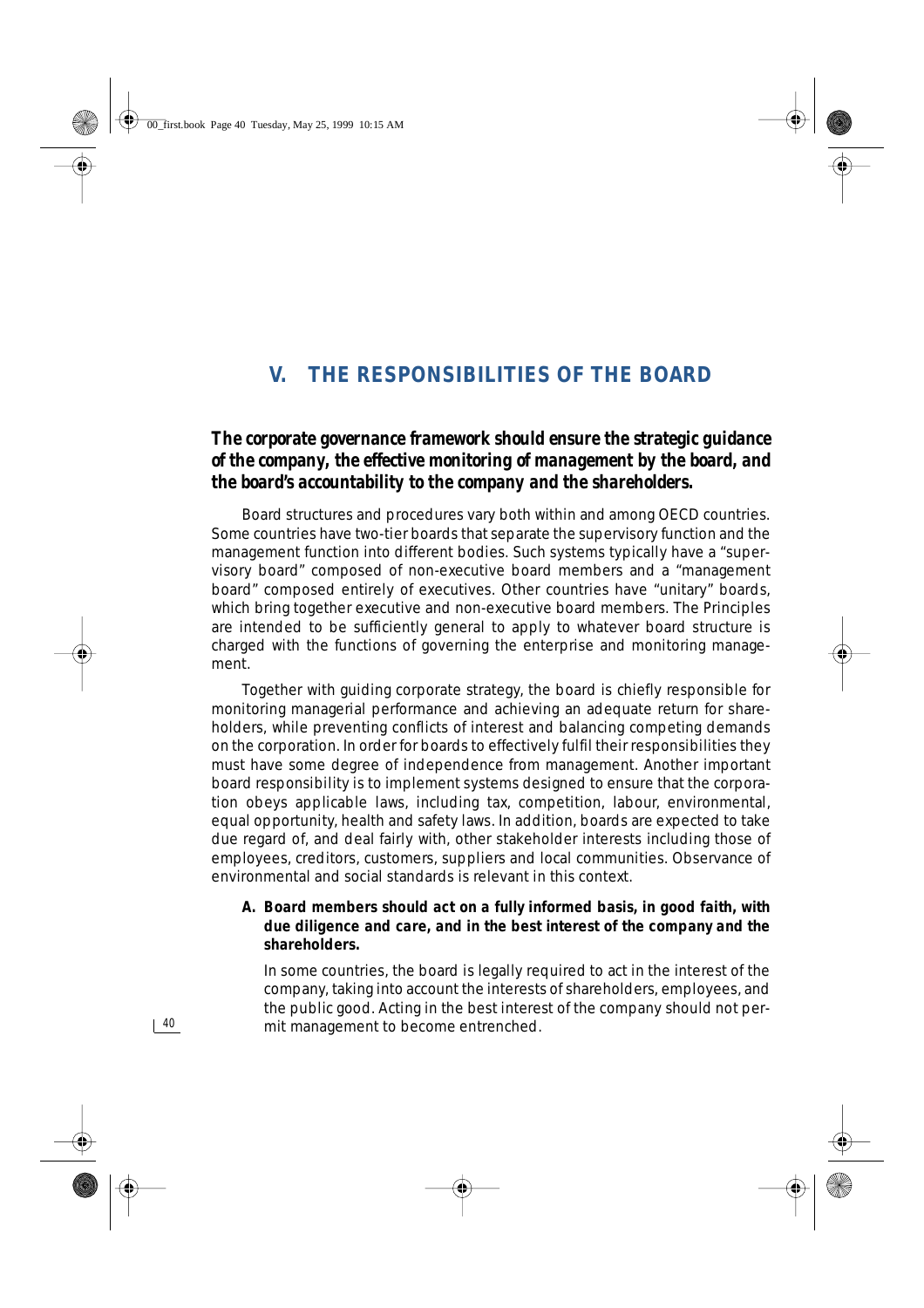- **B. Where board decisions may affect different shareholder groups differently, the board should treat all shareholders fairly.**
- **C. The board should ensure compliance with applicable law and take into account the interests of stakeholders.**
- **D. The board should fulfil certain key functions, including:** 
	- **1. Reviewing and guiding corporate strategy, major plans of action, risk policy, annual budgets and business plans; setting performance objectives; monitoring implementation and corporate performance; and overseeing major capital expenditures, acquisitions and divestitures.**
	- **2. Selecting, compensating, monitoring and, when necessary, replacing key executives and overseeing succession planning.**
	- **3. Reviewing key executive and board remuneration, and ensuring a formal and transparent board nomination process.**
	- **4. Monitoring and managing potential conflicts of interest of management, board members and shareholders, including misuse of corporate assets and abuse in related party transactions.**
	- **5. Ensuring the integrity of the corporation's accounting and financial reporting systems, including the independent audit, and that appropriate systems of control are in place, in particular, systems for monitoring risk, financial control, and compliance with the law.**
	- **6. Monitoring the effectiveness of the governance practices under which it operates and making changes as needed.**
	- **7. Overseeing the process of disclosure and communications.**

The specific functions of board members may differ according to the articles of company law in each jurisdiction and according to the statutes of each company. The above-noted elements are, however, considered essential for purposes of corporate governance.

#### **E. The board should be able to exercise objective judgement on corporate affairs independent, in particular, from management.**

The variety of board structures and practices in different countries will require different approaches to the issue of independent board members. Board independence usually requires that a sufficient number of board members not be employed by the company and not be closely related to the company or its management through significant economic, family or other ties. This does not prevent shareholders from being board members.

Independent board members can contribute significantly to the decisionmaking of the board. They can bring an objective view to the evaluation of the performance of the board and management. In addition, they can play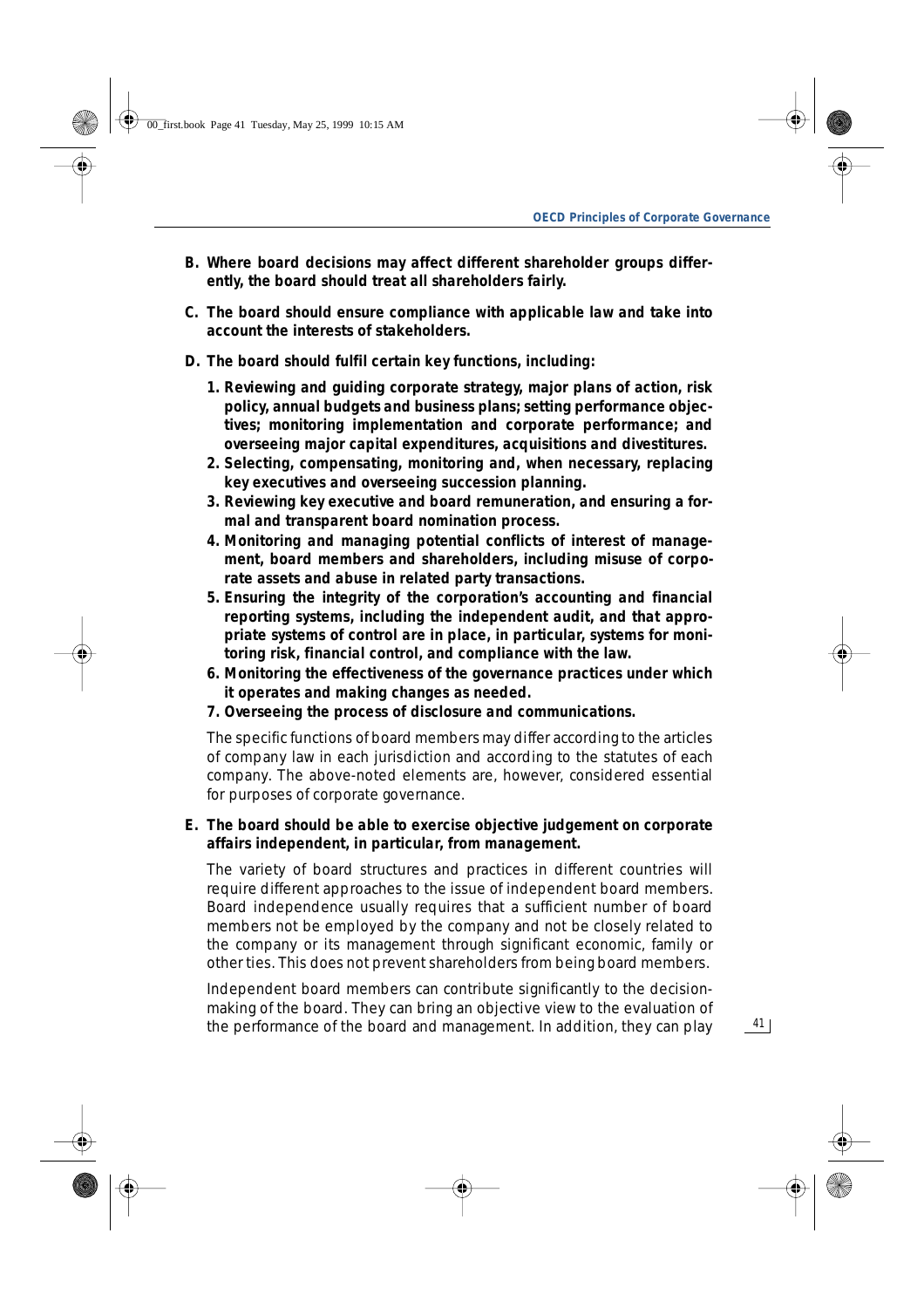an important role in areas where the interests of management, the company and shareholders may diverge such as executive remuneration, succession planning, changes of corporate control, take-over defences, large acquisitions and the audit function.

The Chairman as the head of the board can play a central role in ensuring the effective governance of the enterprise and is responsible for the board's effective function. The Chairman may in some countries, be supported by the company secretary. In unitary board systems, the separation of the roles of the Chief Executive and Chairman is often proposed as a method of ensuring an appropriate balance of power, increasing accountability and increasing the capacity of the board for independent decision making.

**1. Boards should consider assigning a sufficient number of non-executive board members capable of exercising independent judgement to tasks where there is a potential for conflict of interest. Examples of such key responsibilities are financial reporting, nomination and executive and board remuneration.** 

While the responsibility for financial reporting, remuneration and nomination are those of the board as a whole, independent non-executive board members can provide additional assurance to market participants that their interests are defended. Boards may also consider establishing specific committees to consider questions where there is a potential for conflict of interest. These committees may require a minimum number or be composed entirely of non-executive members.

#### **2. Board members should devote sufficient time to their responsibilities.**

It is widely held that service on too many boards can interfere with the performance of board members. Companies may wish to consider whether excessive board service interferes with board performance. Some countries have limited the number of board positions that can be held. Specific limitations may be less important than ensuring that members of the board enjoy legitimacy and confidence in the eyes of shareholders.

In order to improve board practices and the performance of its members, some companies have found it useful to engage in training and voluntary self-evaluation that meets the needs of the individual company. This might include that board members acquire appropriate skills upon appointment, and thereafter remain abreast of relevant new laws, regulations, and changing commercial risks.

 *42*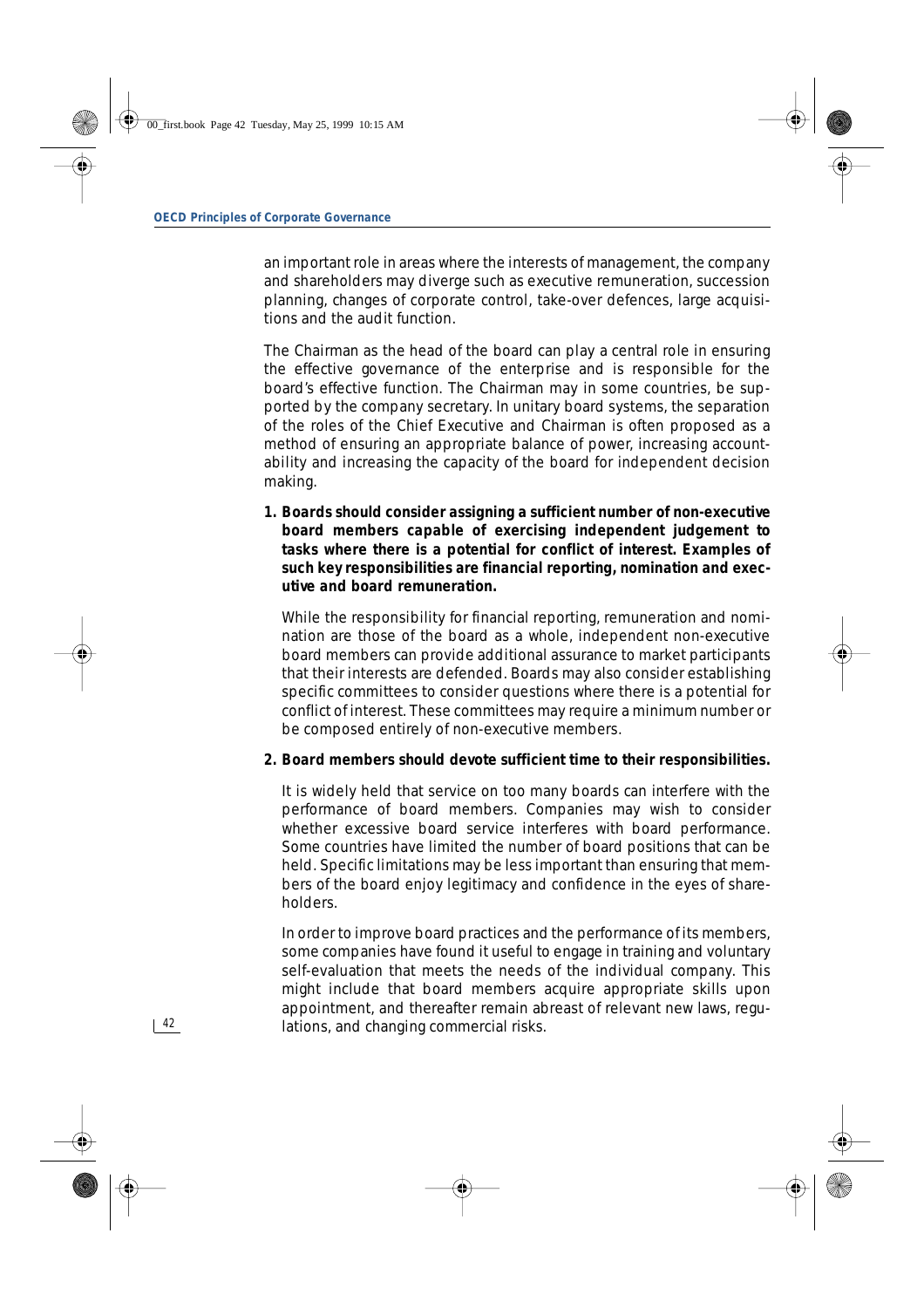#### **F. In order to fulfil their responsibilities, board members should have access to accurate, relevant and timely information.**

Board members require relevant information on a timely basis in order to support their decision-making. Non-executive board members do not typically have the same access to information as key managers within the company. The contributions of non-executive board members to the company can be enhanced by providing access to certain key managers within the company such as, for example, the company secretary and the internal auditor, and recourse to independent external advice at the expense of the company. In order to fulfil their responsibilities, board members should ensure that they obtain accurate, relevant and timely information.